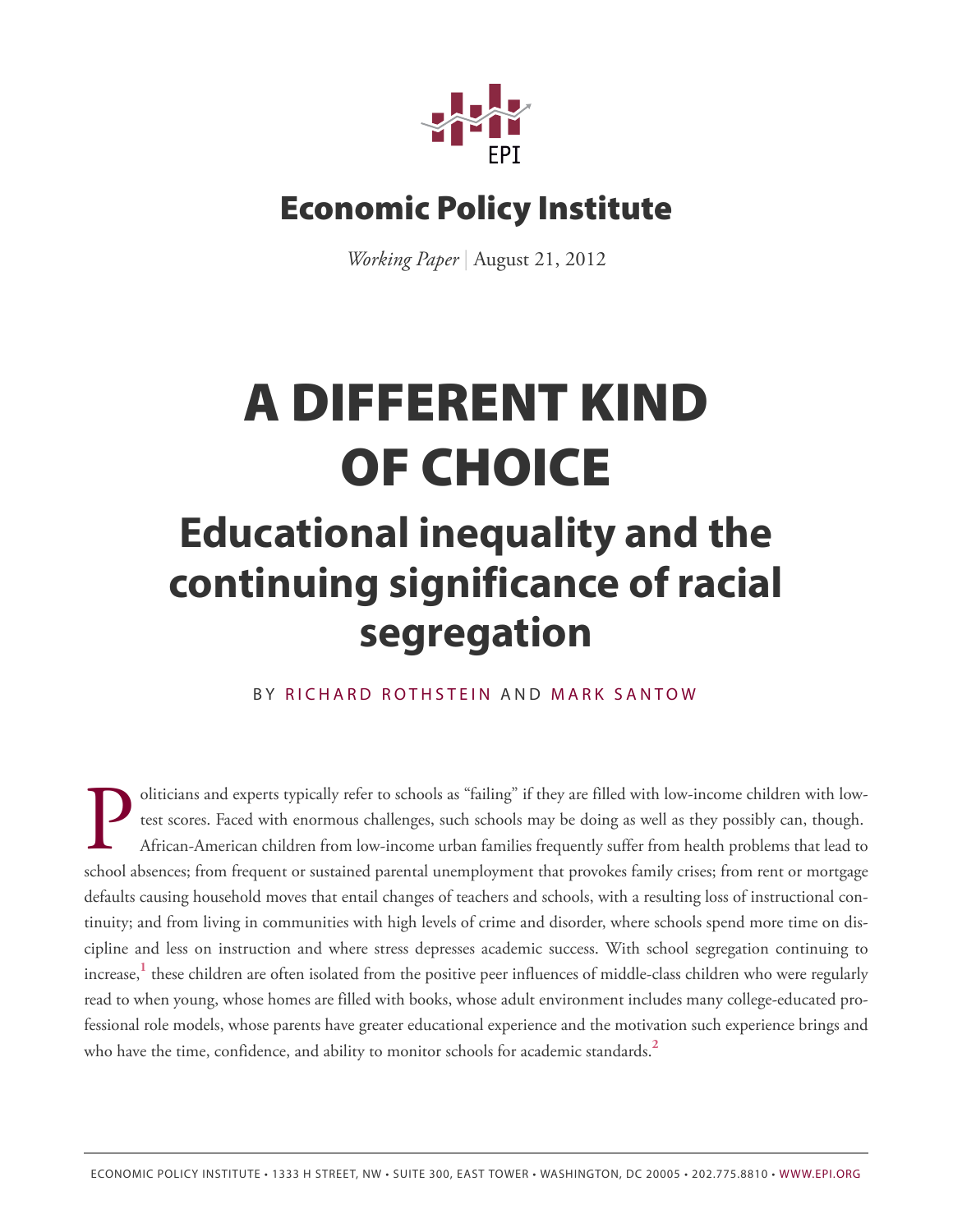There is little chance we can substantially narrow the achievement gap without breaking up heavy concentrations of low-income minority children in urban schools, giving these children opportunities to attend majority middle-class schools outside their distressed neighborhoods.

#### *The Romneys*

Delegates booed Mitt Romney at this year's NAACP convention, as they had booed another Romney 43 years earlier. The speaker then was Mitt's father, newly installed as President Nixon's Secretary of Housing and Urban Development. Delegates were furious about an administration plan to waive deadlines for Southern school districts to desegregate. In the next year, however, George Romney launched an ambitious program to overwhelm white resistance and integrate the suburbs – not by busing schoolchildren but by forcing suburbs to accept black residents. **[3](#page-20-2)**

<span id="page-1-0"></span>The son has also made a seemingly bold proposal to address the achievement gap: low-income and special education students should be allowed to transfer to any public school in their state. But Mitt's proposal is more shadow than substance. The differing approaches of George and Mitt to the ongoing national embarrassment of racial segregation mark how far we have come in abandoning the civil rights era's modest dreams, and how far we must go to re-ignite them.

<span id="page-1-3"></span><span id="page-1-2"></span><span id="page-1-1"></span>Mitt Romney's education plan, released in a speech and background paper on May 23, differs little from the policies of the George W. Bush and Barack Obama administrations. **[4](#page-20-3)** Mr. Romney would apparently reduce federally-mandated sanctions for schools that don't make "adequate yearly progress" (AYP) in raising test scores, and instead provide "report cards" on schools' performance – something already required by federal law for a decade. **[5](#page-20-4)** He would require states to lift limits on the number of charter and on-line schools, only a step beyond Obama's effort to require states to raise those limits substantially. **[6](#page-21-0)** He would permit federal education funds to be used for private school tuition if states adopted a private school voucher system for their own funds and required students who used such vouchers to take the same tests as public schools. **[7](#page-21-1)** With private for-profit firms now managing a growing number of charter and on-line schools, vouchers would further accelerate the *de facto* privatization of education already underway.

<span id="page-1-4"></span>But Romney did advance one radical new proposal: each state must permit any low income or special education student to transfer to any public school in that state.

Public school choice, permitting students to enroll outside their neighborhoods but within their districts, has been a staple of education reform for a decade. Permitting students to choose schools in *other* districts, as Mitt has proposed, would be a dramatic departure, giving low-income black students the right to opt into affluent mostly white suburban schools. It is hard to imagine suburban voters allowing Congress to adopt this – even in the few Northern liberal states where voluntary inter-district choice plans have been authorized (Boston's Metco plan, for example), suburbs have been loathe to participate. **[8](#page-21-2)**

<span id="page-1-5"></span>Yet Romney's plan is based on an accurate insight. In our largest low-income and minority cities, intra-district choice can do little to narrow gaps because most same-district schools are demographically similar to students' home schools.

Busing poor black children out of neighborhoods with accumulating disadvantages is not only politically inconceivable but practically impossible – the distances are now simply too great. Yet without integrated education, there is little hope that the educational struggles of the "truly disadvantaged" (the term was coined by William Julius Wilson a generation ago) can be remedied. And without integrating residential neighborhoods, there is little hope of integrating education.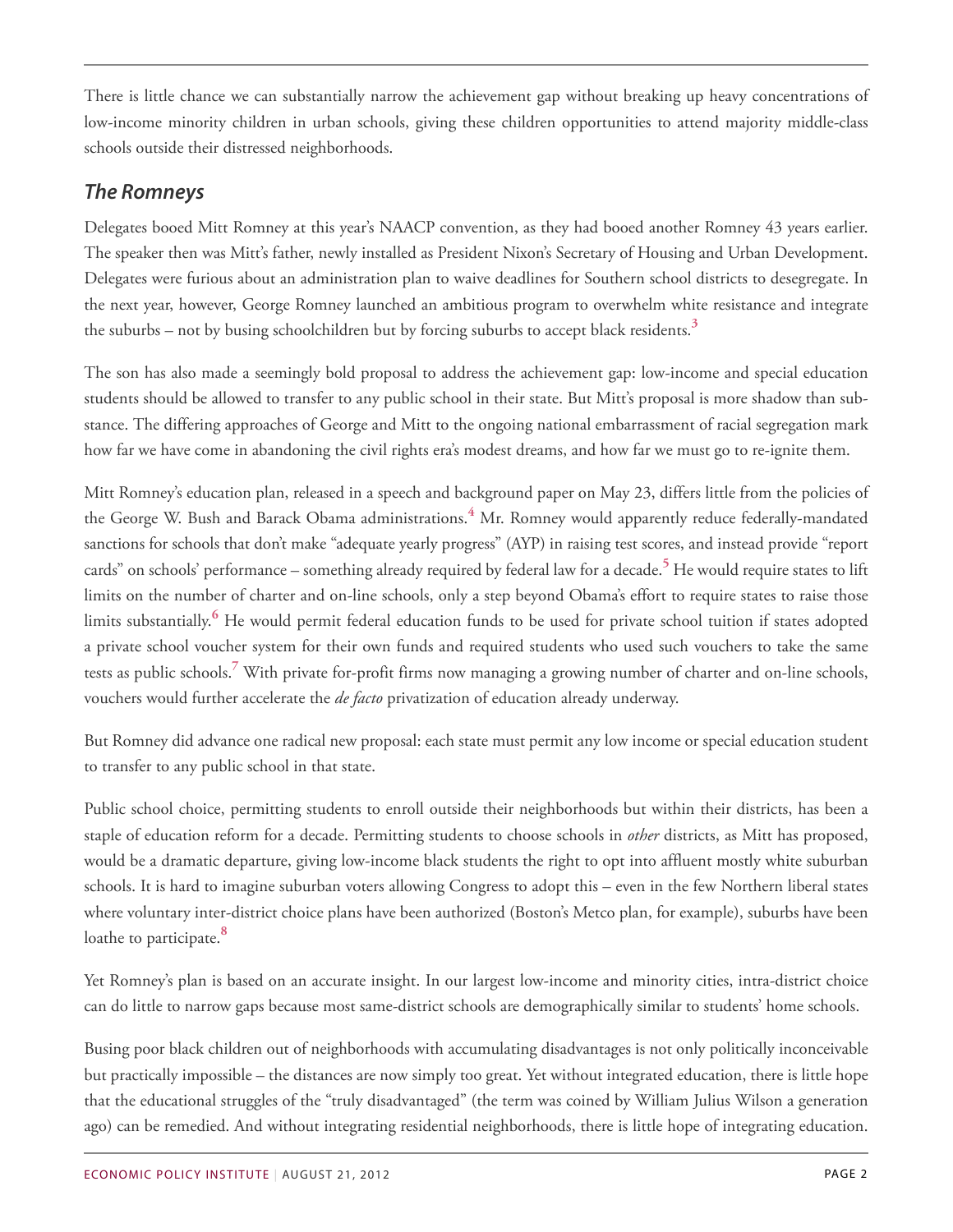Residential integration is now beyond the pale politically and perhaps inconceivable practically as well. But it was not always so; we should give the policy a second look.

<span id="page-2-0"></span>Recent research confirms that integration not only benefits black students but also does no harm to white classmates, provided the concentration of disadvantaged children is not great enough to slow the instructional pace or deflect time from academics to discipline. **[9](#page-21-3)** When children whose parents are well educated comprise a strong classroom majority, all students benefit from the academic culture established by that majority.

<span id="page-2-2"></span><span id="page-2-1"></span>African-American children's lifelong outcomes improve when they attend integrated schools, at no cost to the outcomes of middle class white classmates. Some evidence comes from careful studies of court-ordered school integration that took place during the 1960s and '70s. **[10](#page-21-4)** A recent quasi-experiment in Montgomery County, Maryland provides further confirmation. **[11](#page-21-5)** Integration is no panacea, but without it other reforms to raise the achievement of disadvantaged children have less promise.

#### *The continuing significance of race*

<span id="page-2-3"></span>Romney's plan would encounter enormous practical as well as political difficulties, unaddressed in the single throwaway line in his campaign proposal. **[12](#page-21-6)** Would the federal government pay for low-income students' transportation to the suburbs? Would urban districts have to reimburse suburban districts for the costs of educating transfer students and if so, at what rate – the sometimes lower per-pupil urban rate, or the per-pupil rate of the affluent suburb? The Romney background paper says that suburbs would only have to accept low-income and special education students if their districts had capacity to do so, but doesn't say who would regulate "capacity". Would the federal government prohibit suburbs from lowering class size to create less space for transfers, or from closing schools if enrollments in their immediate neighborhoods declined?

School choice plans can potentially narrow the achievement gap between black and white students only if they are implemented on a metropolitan area-wide basis, so that black students from racially homogenous cities can choose to attend school in suburbs where the problems of disadvantaged youth are not overwhelming. In most cases, such suburbs are predominantly white. In our largest, heavily low-income and minority cities, intra-district choice plans can do little to narrow the gap; except for a handful of states where urban schools are situated in county-wide districts, most district schools to which students can transfer are not demographically much different from these students' home schools. But when schools consisting mostly of white middle-class students are integrated by accepting some low-income African-American students, results are more positive.

Policymakers, even liberals, mostly consider school integration no longer practical, perhaps not even desirable. Some reject the ideal (and necessity) of an integrated society by caricaturing it as based on a claim that a black child 'has to sit next to a white child to be successful'. Some middle class blacks, understandably uninterested in experiencing (or asking their children to experience) white hostility in integrated neighborhoods and painfully aware of the resistance, even violence, that characterized past attempts at integration, reasonably seek the security and comfort of all-black middle class suburbs. Both black and white policymakers, ignoring the social science research that has established the importance of peer and community influences on academic achievement, seek ways – charter schools that emphasize discipline and order, for example – to raise the achievement of low-income black youth in segregated ghetto schools. These efforts are mostly unsuccessful, but even when charter schools claim success, apparent gains are small and may be attributable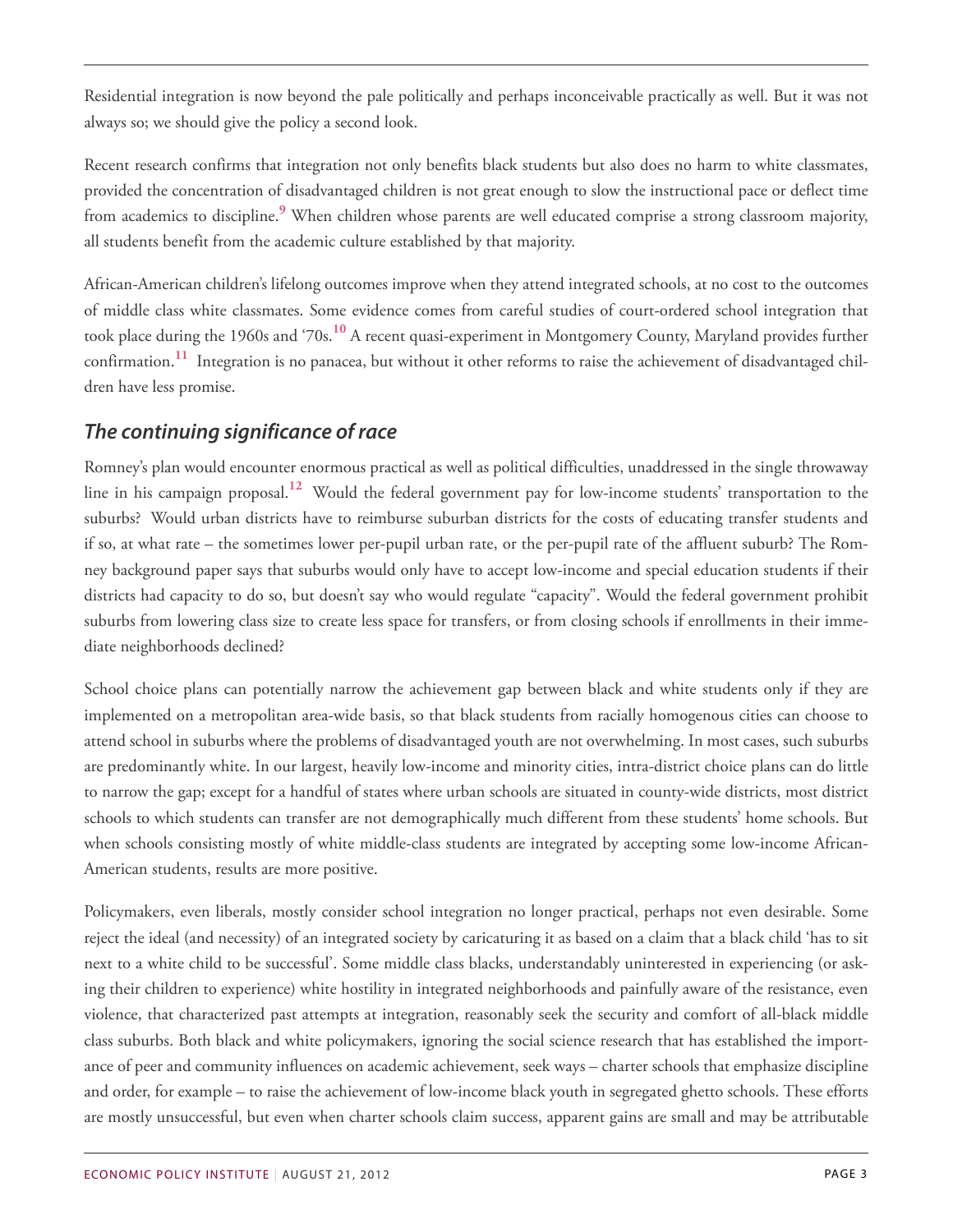<span id="page-3-0"></span>to admissions that rely on self-selection by the most motivated parents and children, and to the attrition of failing students. **[13](#page-21-7)**

Today, the issue of racial segregation has disappeared from national politics, along with the idea that something might be fundamentally wrong with existing conditions, something that requires strong governmental action. The conventional belief now is that everything reasonable has been done, and that civil rights policies may even have gone so far as to be unfair to whites. Policymakers across the political spectrum have largely accepted the 'color blind' view of the current Supreme Court majority that aside from random acts of racial discrimination, we more or less live in a world where residential segregation is a reflection of individual choice within a largely free market. In this view, low-income African Americans are unlikely to live in white suburbs only because they simply can't afford to do so. The racial divide is now taken for granted.

In reality, living and land-use patterns are not the result of unencumbered individual choices or free markets, but the result of explicit policies by government to separate the American population by race.

The consensus characterization of segregation as "de facto" is blind, sometimes willfully so, to our well documented but now largely forgotten 20<sup>th</sup> century history, in which the massive influence of government policy explicitly assigned whites to suburbs and blacks to cities. And it is correspondingly blind to the extent to which the effects of these public policies now endure, and will continue to endure, without equally explicit government policy to reverse them. It took much time and effort to create the pattern of segregation by class and race that we see around us today. It will take much time and effort to unravel it, if we wish to do so. But first we must see it for what it is: a system of racial separation, the result of purposeful government policy with ongoing consequences.

<span id="page-3-1"></span>Schools today remain segregated because neighborhoods remain segregated. **[14](#page-22-0)**

True, in many metropolitan areas, black working- and middle-class families have escaped central cities. "Changing neighborhoods" now exist in "first ring" suburbs bordering those cities. Like urban changing neighborhoods of the past, these suburbs have become temporarily integrated en route to becoming fully (or nearly so) minority. As African-Americans in these suburbs increase, whites typically abandon them, relocating to second ring suburbs farther out. Details vary by city, but one characteristic remains: The lowest-income black families, with children most in need, remain trapped and isolated in historically black ghettoes.

<span id="page-3-2"></span>Busing to distant schools is a flawed remedy, both impractical and undesirable. With the previous generation's busing battles now far in the past, we can more easily acknowledge the merits of objections voiced by parents, mostly white but black as well, to busing as a way to integrate schools. Long bus rides are not good for children. Children transported to schools far from home are excluded from neighborhood friendships, both at home and in schools to which they are bused. Busing makes it difficult, if not impossible, for children to participate in after-school activities. Busing far from home destroys the possibility of parental involvement in their neighborhood schools. In the terminology of organizational theorist Albert O. Hirschman, choice plans that bus children away from their neighborhood schools provide parents with "exit" as an excuse not to exercise "voice" that might monitor and improve those schools. **[15](#page-22-1)** When parents send children far from home to attend school, parents lose the loyalty to and sense of ownership of their neighborhood schools that have traditionally been strengths of American public education.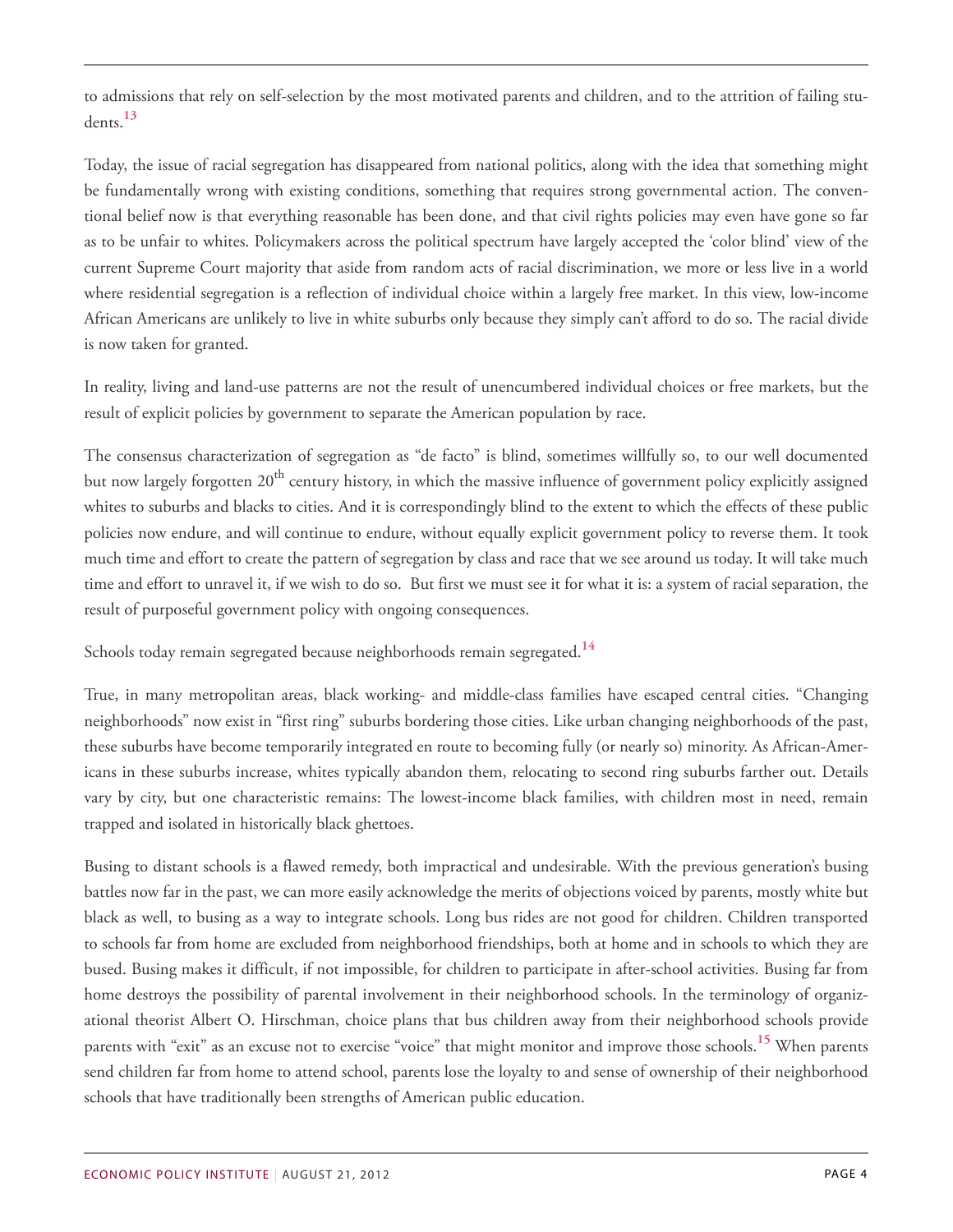There is also the question of those students left behind. No matter how well government advertises choice options, no matter how strenuously the media and educators urge parents to avail themselves of them, parents most likely to exercise choice will be those with the greatest ambition for their children, the greatest motivation, and the greatest educational background themselves. The experience of urban charter schools confirms this pattern. Even if choice were mandatory for low-income families – if all low-income parents were required to choose schools for their children and there was no default neighborhood option (a requirement not part of Mitt Romney's proposal) – the most ambitious, motivated and educated parents would be those most likely to choose integrated schools with higher average achievement, but farther from home. Children bused to these distant integrated schools would probably benefit despite the drawbacks of attending school outside one's neighborhood. But children left behind in neighborhood schools (whether by default or by choice) would be harmed by having to attend schools with even more concentrated disadvantage than these schools had before choice was implemented. Romney's plan includes no obligation for states to pour additional resources into urban schools to compensate, albeit poorly, for the loss of more motivated peers.

The obstacles facing Mitt Romney's plan ensure that it could not accomplish significant integration and will therefore leave the achievement gap mostly undisturbed. But his father offered an alternative. As HUD Secretary, George Romney tried to force white middle-class suburbs to permit construction of low- and moderate-income housing that would bring black families into their neighborhoods and black children into their schools. He denied federal funds to suburbs that refused such action. He was so uncompromising in pursuit of this goal that he was eventually replaced by Nixon, who insisted that no suburb should be forced to integrate.

#### *Loosening the 'white noose'*

<span id="page-4-0"></span>George Romney, a former automobile company executive, was governor of Michigan from 1963 to 1969 and Secretary of Housing and Urban Development during Nixon's first term. A Republican, George Romney was the most vociferous advocate within his party of civil rights for African Americans. **[16](#page-22-2)** By the time he ran for president in 1968, he had become keenly aware of the connections between residential segregation, school segregation, and racial inequality. As an uncomfortable eyewitness to Detroit's explosive 1967 riot, George Romney also understood the harmful role the federal government had played to promote segregation in the past, and the more positive role to promote integration it could play in the future. He would bring that understanding to Washington.

Before his 1962 election as Michigan governor, George Romney had been a delegate to a Michigan state constitutional convention, where he led efforts to include civil rights provisions. The new constitution created a state commission on civil rights, the only such constitutionally required agency in the nation, with the authority to enforce the right to "purchase, mortgage, lease or rent private housing" without racial discrimination. **[17](#page-22-3)**

<span id="page-4-2"></span><span id="page-4-1"></span>In his inaugural speech as governor, Romney called residential segregation "the most crucial and pressing problem" in civil rights. **[18](#page-22-4)** His newly appointed members of the Civil Rights Commission conducted statewide hearings, concluding that a "discriminatory housing market, coupled with sub-standard housing in negro sections[,] effectively prevented negro families from upgrading their living conditions." **[19](#page-22-5)**

<span id="page-4-5"></span><span id="page-4-4"></span><span id="page-4-3"></span>In 1962, George Romney led efforts to purge those he deemed right-wing segregationist extremists from the Michigan Republican Party, **[20](#page-22-6)** and at the 1964 Republican National Convention, he attempted unsuccessfully to amend the party platform to include a denunciation of "extremism." **[21](#page-22-7)** In the presidential election, Governor Romney publicly refused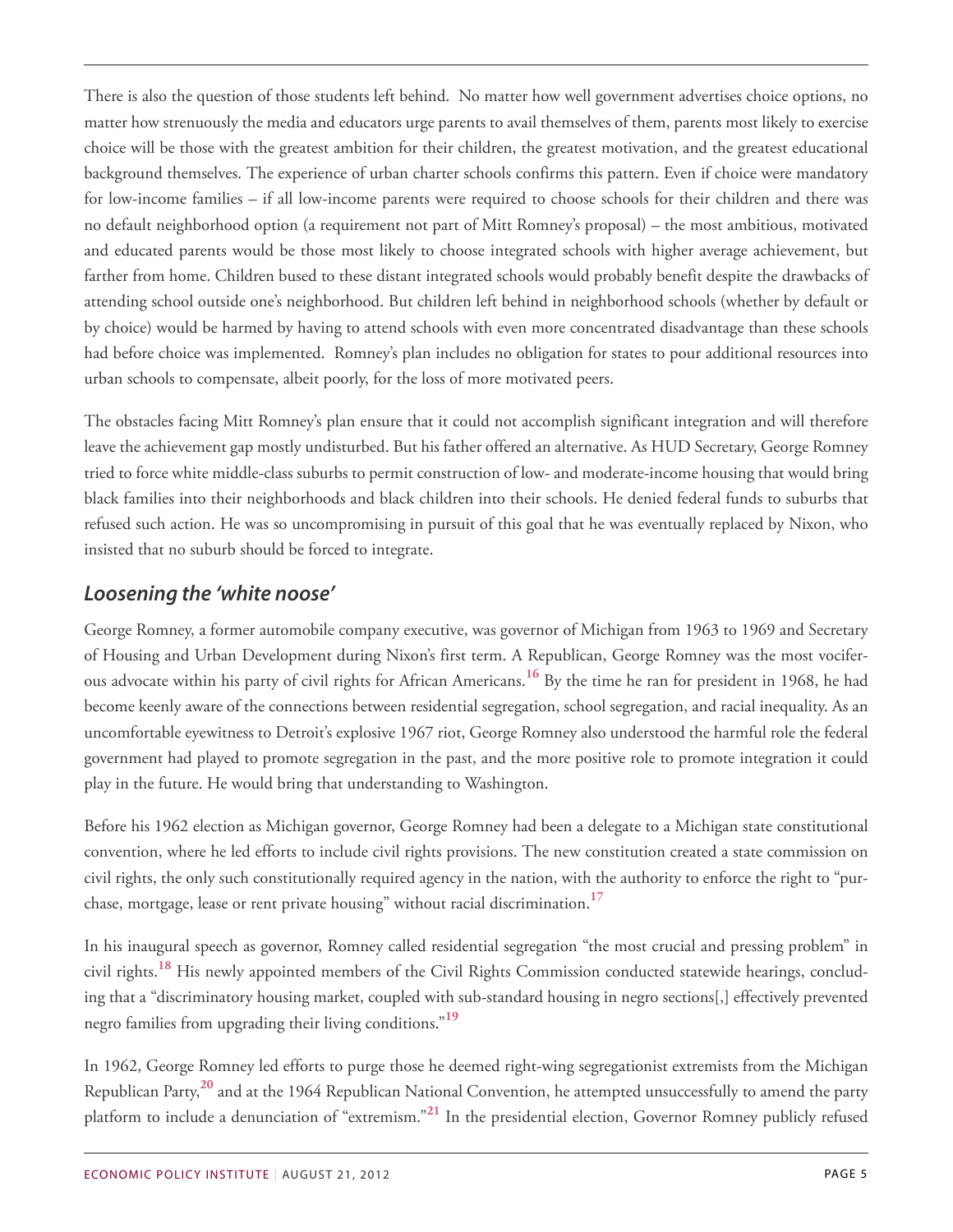to support Barry Goldwater, the Republican nominee; Romney's Michigan campaign organization urged voters to split their tickets by voting for Democrat Lyndon Johnson for president and Republican George Romney for governor. Romney accused Goldwater of pursuing a "southern strategy" of appealing to racist white voters in the South and "white backlash" voters in the North, who interpreted Goldwater's advocacy of "states' rights" as a commitment to diminish or eliminate a federal government role in promoting racial integration of schools, workplaces, and public accommodations. Barry Goldwater's willingness to accept support from segregationist Southerners who had traditionally voted solidly Democratic raised the question, Romney said, "of whether the campaign is a racist campaign." It was inconsistent, Romney charged, for the Goldwater platform to reject federal civil rights activity in the name of state, local, and individual action without saying anything about the need for state, local and individual action to combat racism. "States' rights" cannot take precedence over "human rights," Romney insisted. **[22](#page-22-8)**

<span id="page-5-1"></span><span id="page-5-0"></span>In 1963, uninvited, Romney showed up with his daughter Jane to march with the NAACP in a demonstration against housing discrimination in Grosse Pointe, an all-white affluent community adjoining Detroit. Asked to speak, Romney boasted of his role in creating the new state constitution that promised an end to "all forms of discrimination." **[23](#page-22-9)**

<span id="page-5-2"></span>George Romney explained his evolution on civil rights issues like this: "I come from a Rocky Mountain Mormon background. I didn't know any Negroes… I spent some time in Washington later and we had a Negro maid, but we didn't know any Negroes. It was only after I got to Detroit that I got to know Negroes and began to recognize that some Negroes are better and more capable than lots of whites… Barry Goldwater didn't have any background to understand this, to fathom them, and I couldn't get through to him. I understand Barry and Ronnie Reagan, they come from the same background I did – they just can't understand what we have to do…"**[24](#page-22-10)** George Romney later claimed that he was initially prepared to support Goldwater, but changed his mind as he became more aware of the country's racial problems. **[25](#page-22-11)** During Reagan's campaign for governor of California in 1966, Romney told reporters that "In my opinion Reagan's position on civil rights would not be an adequate position in Michigan, or in the nation." **[26](#page-22-12)** By 1966, in his own re-election as Michigan Governor, Romney won 30 percent of the African American vote, unprecedented in that era (or this) for a Republican. **[27](#page-22-13)**

<span id="page-5-5"></span><span id="page-5-4"></span><span id="page-5-3"></span>In those days, a few national leaders, both Republican and Democrat, rejected today's myth that racial segregation was "de facto," the result of race-neutral economic or demographic forces. Romney was Governor of Michigan in the 1960s when civil rights activists began openly to confront the North's system of metropolitan residential segregation in the courts and in open housing marches like the Grosse Pointe one in which he himself participated. And he was Governor when black youth, trapped in urban ghettos far from job opportunities, rioted against police forces charged with keeping them trapped. As a result, he was well aware not only of the ubiquity and impact of private discrimination, but of how that discrimination was supported – even encouraged – by government at all levels. His Michigan Civil Rights Commission stated that African Americans had been "*forced* to live apart in urban ghettos throughout the State of Michigan and, in some cases, in rural ghettos." **[28](#page-22-14)**

<span id="page-5-6"></span>Romney recognized that the postwar white suburbs surrounding Detroit were created by Federal Housing Administration and Veterans Administration policies enacted in the 1930s and '40s, which required insured properties to have deeds prohibiting sales to African-Americans. When the two agencies ceased requiring such clauses in the 1950s, the exclusive white character of Detroit's suburbs had been firmly established. Although no longer requiring them, the FHA and VA continued to accept racially restrictive deeds on government insured mortgages, and state-licensed and super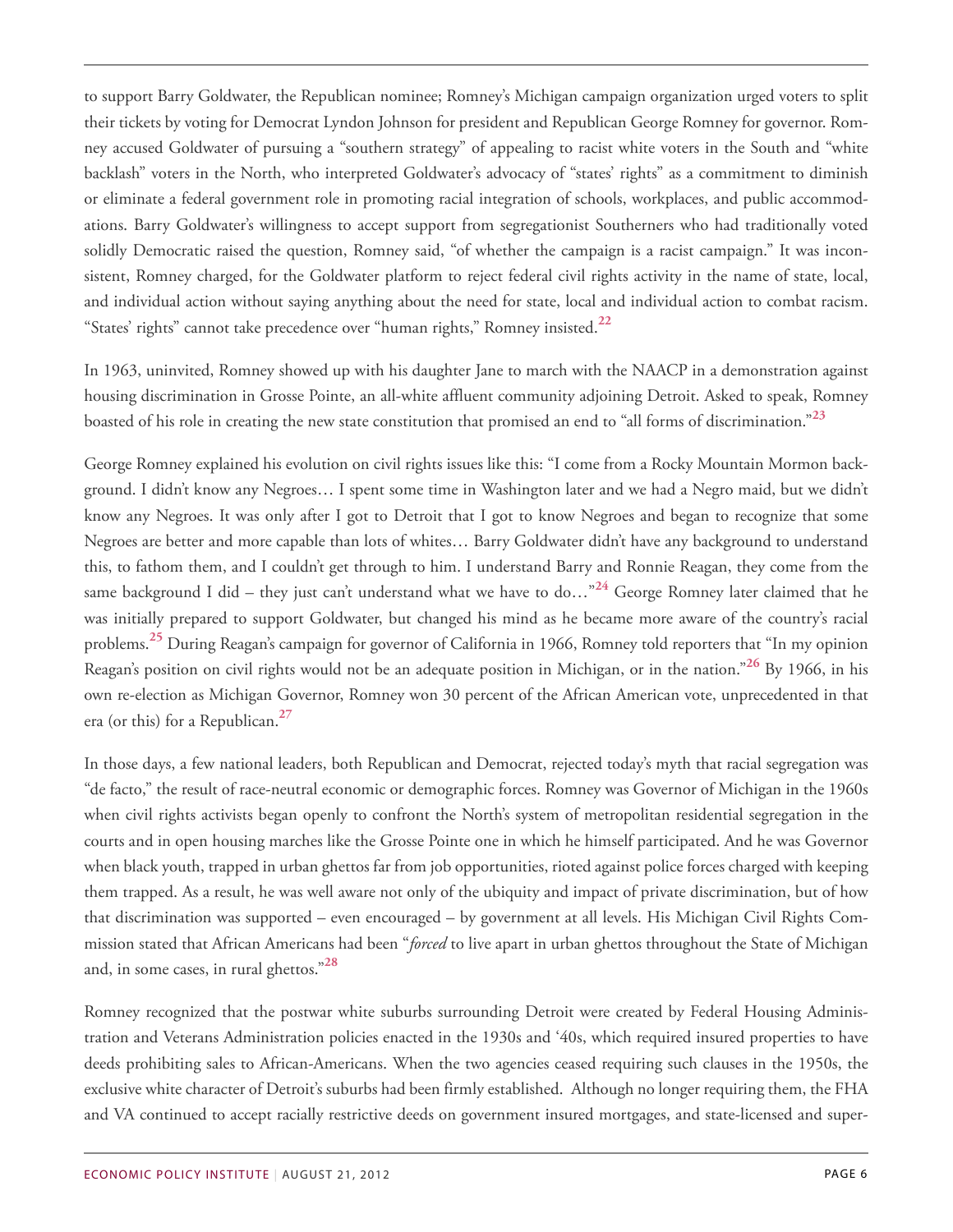vised real estate agents continued openly to refuse to sell or rent to blacks in white suburbs. Local housing authorities, with the encouragement and then consent of the federal government, segregated public housing and as whites left white projects for all-white suburbs, new public housing projects were placed only in black neighborhoods to ensure continued segregation. Suburbs themselves adopted exclusionary zoning laws requiring large lot sizes and banning multiunit developments, often with the barely disguised purpose of ensuring that no African Americans could afford to move in and become neighbors, even if they were otherwise permitted to do so. **[29](#page-22-15)**

<span id="page-6-0"></span>These federal, state and local policies all violated the constitutional rights of African Americans, irrespective of whether laws were passed to prohibit racial discrimination.

<span id="page-6-1"></span>The Michigan Civil Rights Commission observed that segregation was not perpetuated only by private discrimination, but also by local, state, and federal agencies that continued to support and exacerbate the isolation of African-Americans. The Commission charged that urban renewal and highway construction projects had condemned and demolished existing black and mixed-race low-income neighborhoods and made no provision for adequate relocation. **[30](#page-23-0)** Displaced black residents could not find housing elsewhere and were forced deeper into the ghetto, causing further overcrowding.

In these respects, Michigan only reflected nationwide patterns. The few African-Americans who served in the federal government's housing agencies complained frequently about the intent and design of urban renewal programs to further concentrate the urban black population in segregated ghettos. Robert C. Weaver, who later became the first Secretary of Housing and Urban Development (and George Romney's immediate predecessor in that position) wrote in 1948 "there is a tendency to use [urban renewal] as a guise for displacing minorities from desirable areas… and reduce even further the already inadequate supply of living space available to minorities." **[31](#page-23-1)**

<span id="page-6-2"></span>Frank Horne, head of the Racial Relations Service in the federal housing agency protested in 1949 that new public housing and urban renewal programs would permit "Federal funds and powers [to be] utilized by localities to clear entire neighborhoods, change the location of entire population groups, and crystallize patterns of racial or nationalistic separation by allowing private developers – for whose benefit the legislation is primarily drawn – to prohibit occupancy in new developments merely on the basis of race." Horne declared that no sooner had the Supreme Court finally declared, in 1948, that deeds prohibiting African-Americans from purchasing property could not legally be enforced, the new urban renewal law gave developers a weapon for segregation that was "more devastating" because it was sanctioned by the Federal government. For his continued complaining, Horne was removed from his position shortly after Dwight Eisenhower assumed the presidency four years later. **[32](#page-23-2)**

<span id="page-6-4"></span><span id="page-6-3"></span>In Michigan and elsewhere, highway officials purposely routed interstates through African-American neighborhoods close to downtown areas to force the black population to move to ghettos farther from white residential neighborhoods and businesses. Thomas MacDonald, head of the federal Bureau of Public Roads, promised that a federal interstate highway system could eliminate the "blighted districts contiguous to the very heart of the city" **[33](#page-23-3)** and in 1947 before the interstate highway system had been funded or fully mapped out, MacDonald urged that routes be selected to pass through low income neighborhoods where buildings "should be torn down in any case to rid the city of its slums." But MacDonald added:

No matter how urgently a highway improvement may be needed, the homes of people who have nowhere to go should not be destroyed. Before dwellings are razed, new housing facilities should be provided for the dispos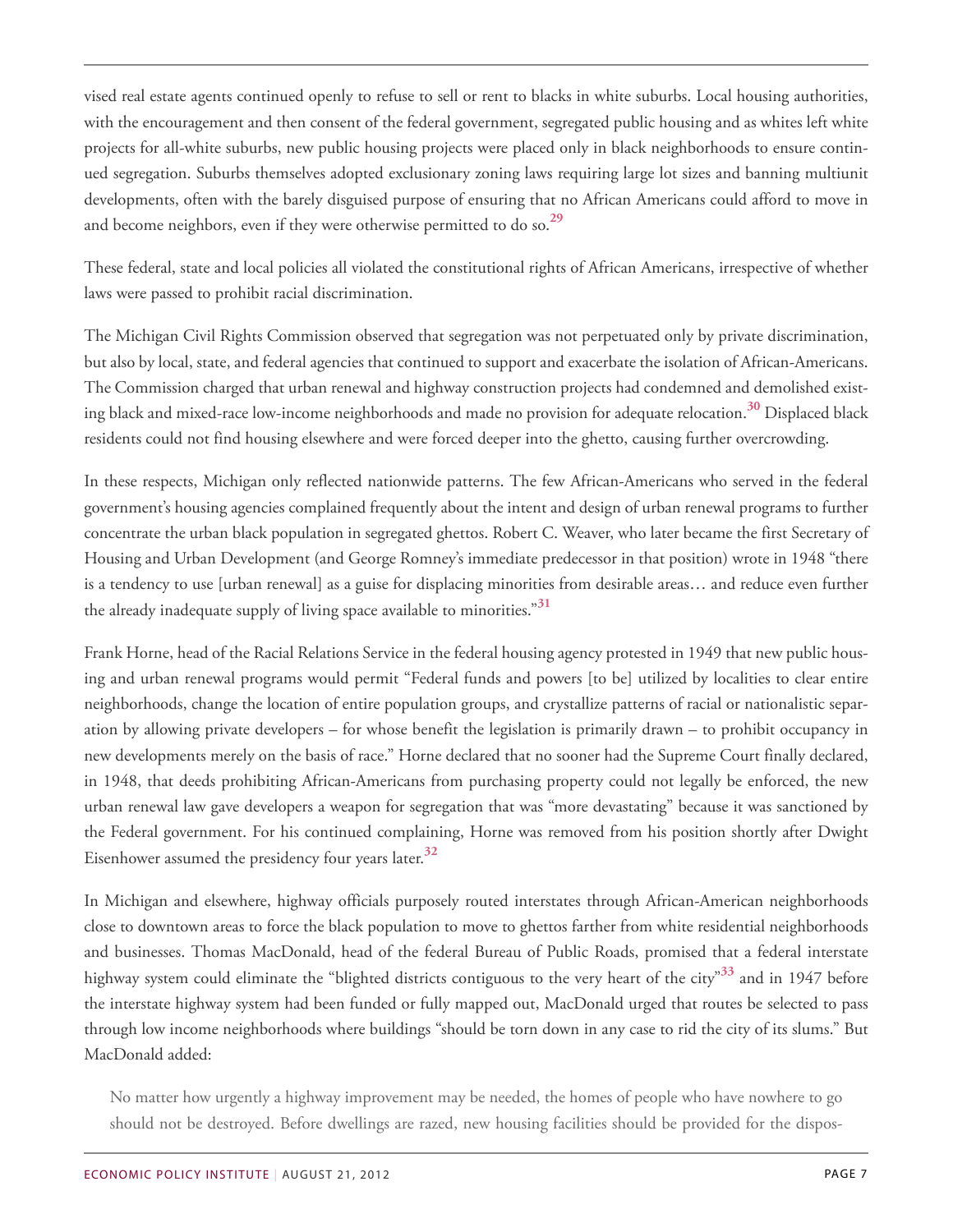sessed occupants. The question of housing should be accepted as one of the major planning problems when a city decides that it needs and wants an expressway. **[34](#page-23-4)**

<span id="page-7-1"></span><span id="page-7-0"></span>This plea was not taken seriously by other federal, state, or city officials. The Eisenhower Administration opposed providing for relocation; Council of Economic Advisors Chairman Arthur Burns warned against compensation that would "run up costs" of interstate highways. The program was expected to displace nearly 100,000 people a year. **[35](#page-23-5)** The executive director of the American Association of State Highway Officials, himself deeply involved in Congressional design of the federal interstate program, later acknowledged that "some city officials expressed the view in the mid-1950′s that the urban Interstates would give them a good opportunity to get rid of the local 'niggertown'." **[36](#page-23-6)** Although the 1956 House bill authorizing construction of interstate highways provided relocation assistance for those displaced, the Senate specifically voted to delete this provision. **[37](#page-23-7)**

<span id="page-7-4"></span><span id="page-7-3"></span><span id="page-7-2"></span>George Romney was aware of these patterns; they were reflected in Michigan. Typical was the city of Hamtramck, an overwhelmingly Polish enclave surrounded by Detroit. Hamtramck had a small number of black residents and the city's 1959 master plan called for a "planned program of population loss." In 1962, with federal urban renewal funds, the city began to condemn and demolish its relatively few predominantly black residential neighborhoods. The first project created vacant land for expansion of a Chrysler automobile manufacturing plant. Then, federal funds were used to demolish more (mostly black) homes for construction of the Chrysler Expressway (I-75) to serve the plant. **[38](#page-23-8)** Well in advance, the United States Civil Rights Commission warned that the expressway would displace – in Hamtramck and Detroit itself – about 4,000 families, almost all of whom were black. **[39](#page-23-9)** Other Hamtramck urban renewal projects rezoned previously white neighborhoods for industrial use once black families began to move in. **[40](#page-23-10)** No replacement housing was provided, and because the private housing market in white neighborhoods was closed to them, the displaced black families were forced deeper into Detroit's ghettos to find housing.

<span id="page-7-6"></span><span id="page-7-5"></span>In 1966 during George Romney's term as governor, displaced black families and civil rights groups sued, resulting in eight years of litigation. A federal appeals court eventually ruled that "there is considerable evidence of racism and prejudice against Negroes on the part of various city officials" responsible for the urban renewal plan. The court concluded that "the Negro population of Hamtramck fell from 14.4 percent to 8.5 percent between 1960 and 1966 and that this resulted largely from implementation of the 'planned program of population loss' adopted as part of the master plan." **[41](#page-23-11)**

<span id="page-7-8"></span><span id="page-7-7"></span>The appeals court also found that federal HUD officials knew that the project would disproportionately affect blacks and that the city had not provided for relocation: "The record supports a finding that HUD must have known of the discriminatory practices which pervaded the private housing market [in Hamtramck] and the indications of overt prejudice among some of the persons involved in carrying out the urban renewal projects of the City." **[42](#page-23-12)** The court-ordered remedy was construction of replacement housing only for those specific black families who had actually been displaced, who could still be found, and who indicated to interviewers that they would be willing to move back to Hamtramck. **[43](#page-23-13)** Because the litigation had dragged on for so long, their number was a small share of those who had been forced back into the ghetto.

<span id="page-7-9"></span>Even after the FHA and VA ceased explicitly requiring racial segregation, the federal government's public housing, urban renewal, and highway programs sent a clear message to homeowners, real estate agents, and financial institutions: the maintenance of all-white neighborhoods was public policy. Even as some municipalities and states began to pass laws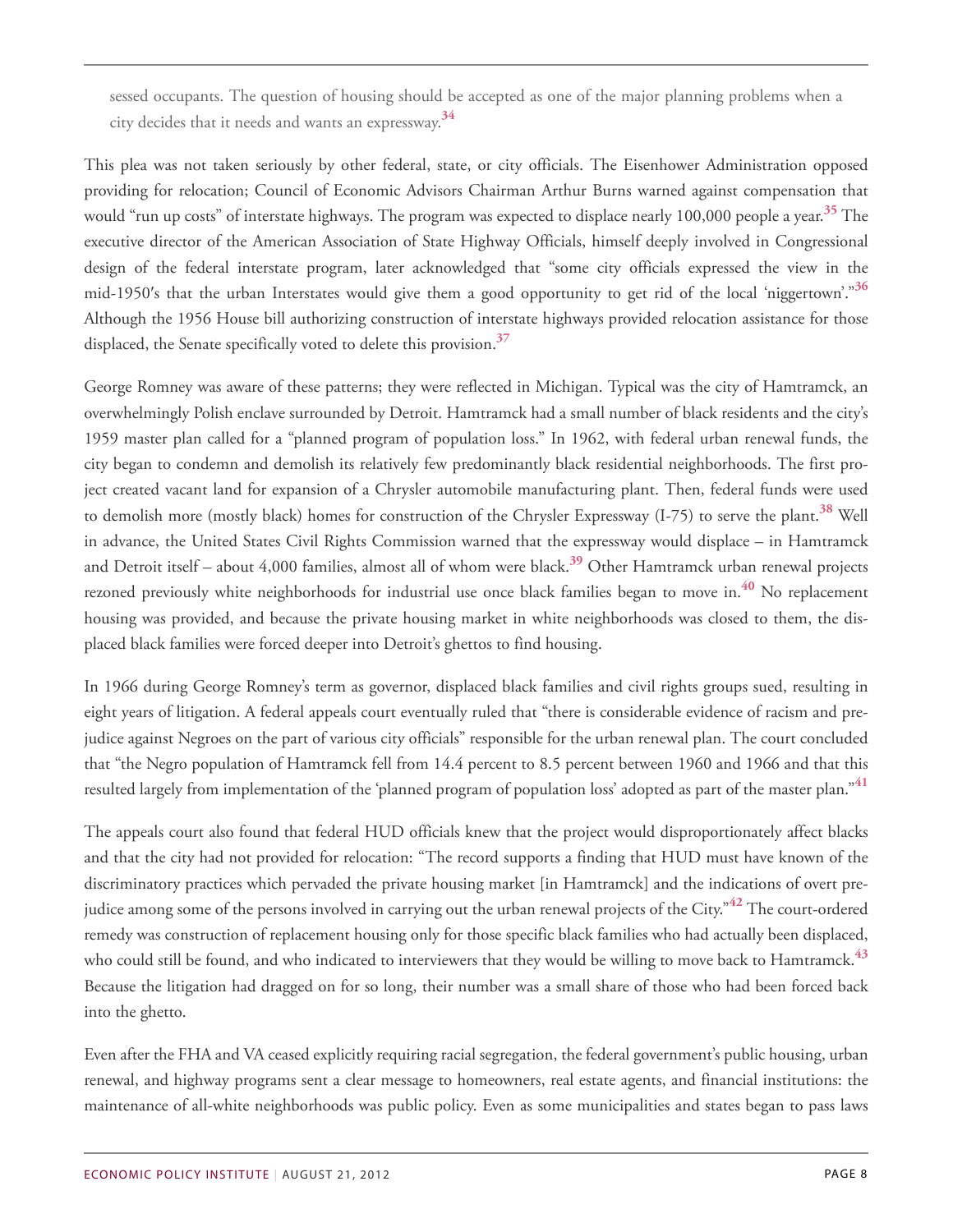prohibiting racial discrimination in housing beginning in the late 1940s, enforcement mechanisms were weak, and no effort was made to reverse the pattern of racial separation that was rapidly expanding across the American landscape.

In Michigan as elsewhere, a state licensing board supervised the real estate industry. Grosse Pointe – home to many of George Romney's fellow automobile executives — was a particularly egregious example of residential racial segregation. Since 1945, the Grosse Pointe [Real Estate] Brokers Association had contracted with a private detective agency to rate prospective home buyers on a point system. Points could be earned by having skin color without "swarthiness," styles of living that were "typically American," and similar factors. To be eligible to purchase a Grosse Pointe home, buyers of Anglo-Saxon descent had to earn 50 points, those of Polish descent had to earn 55 points, those of southern European descent had to score 65 points, and Jews had to score 85 points. Blacks were ineligible to earn any points; they simply were not permitted to purchase property in Grosse Pointe, no matter how typically American they might be.

When the system became publicly known in 1960, the Michigan real estate licensing agency adopted a rule prohibiting racial discrimination, something it should have done long before, because the pervasive discriminatory practices of statelicensed real estate brokers and salesmen were no secret. But the Michigan legislature promptly repealed the no-discrimination rule. When George Romney's predecessor as governor, John Swainson, then vetoed the repeal, the realtors sought an injunction against the rule's reinstatement. Barely a month after George Romney assumed office as governor, the Michigan Supreme Court ruled that the state licensing agency had exceeded its authority by deeming racial discrimination unfair. **[44](#page-24-0)** Grosse Pointe, like other Detroit suburbs, continued to exclude African-Americans. Today, Grosse Pointe remains only 3 percent African-American, compared to 83 percent next door in Detroit.

<span id="page-8-0"></span>Suburban exclusion affected housing and educational opportunities for black families, but it also limited their economic opportunities, as manufacturing jobs were increasingly relocated to outside the city. The Detroit suburb of Sterling Heights, for example, had a Ford plant but black workers from Detroit had to commute, because they could not live in the town itself. In 1964, when one black family did attempt to move in, its home was firebombed but the police made no arrests. **[45](#page-24-1)**

<span id="page-8-3"></span><span id="page-8-2"></span><span id="page-8-1"></span>Circumstances in the Detroit suburb of Warren were similar. It was home to five automobile manufacturing plants with a 30 percent black workforce. Warren also had a white-collar General Motors Technical Center; it, too, had many black employees. **[46](#page-24-2)** Yet while whites who worked in Warren could live in the city, black workers had to commute because none could live there. **[47](#page-24-3)** Realtors would not show homes to African-Americans in Warren, and landlords would not rent to them. Then, in 1967, Corado Bailey, an African-American man (with his white wife) moved into Warren.

<span id="page-8-6"></span><span id="page-8-5"></span><span id="page-8-4"></span>For several nights, crowds of up to 200 gathered outside the Bailey home. With police looking on, local residents burned crosses on the Baileys' property, threw rocks into the windows, cut the Baileys' phone line, and ignited a gasoline fire on the front lawn. Cars cruised up and down the street as occupants shouted obscenities towards the home.<sup>[48](#page-24-4)</sup> It is probable that many of the protesters worked alongside African-Americans but would not tolerate the same black co-workers as neighbors. The police made not a single arrest in this or in other similar incidents in Warren where mob violence greeted African-Americans attempting to move in. Because, as Romney later recalled, local officials "would not fulfill their responsibilities," he had to call in the state police to disperse the mob. **[49](#page-24-5)** In the Baileys' case, the police investigation of the gasoline fire consisted simply of an observation that perhaps Mr. Bailey had spilled gasoline while mowing his lawn. **[50](#page-24-6)**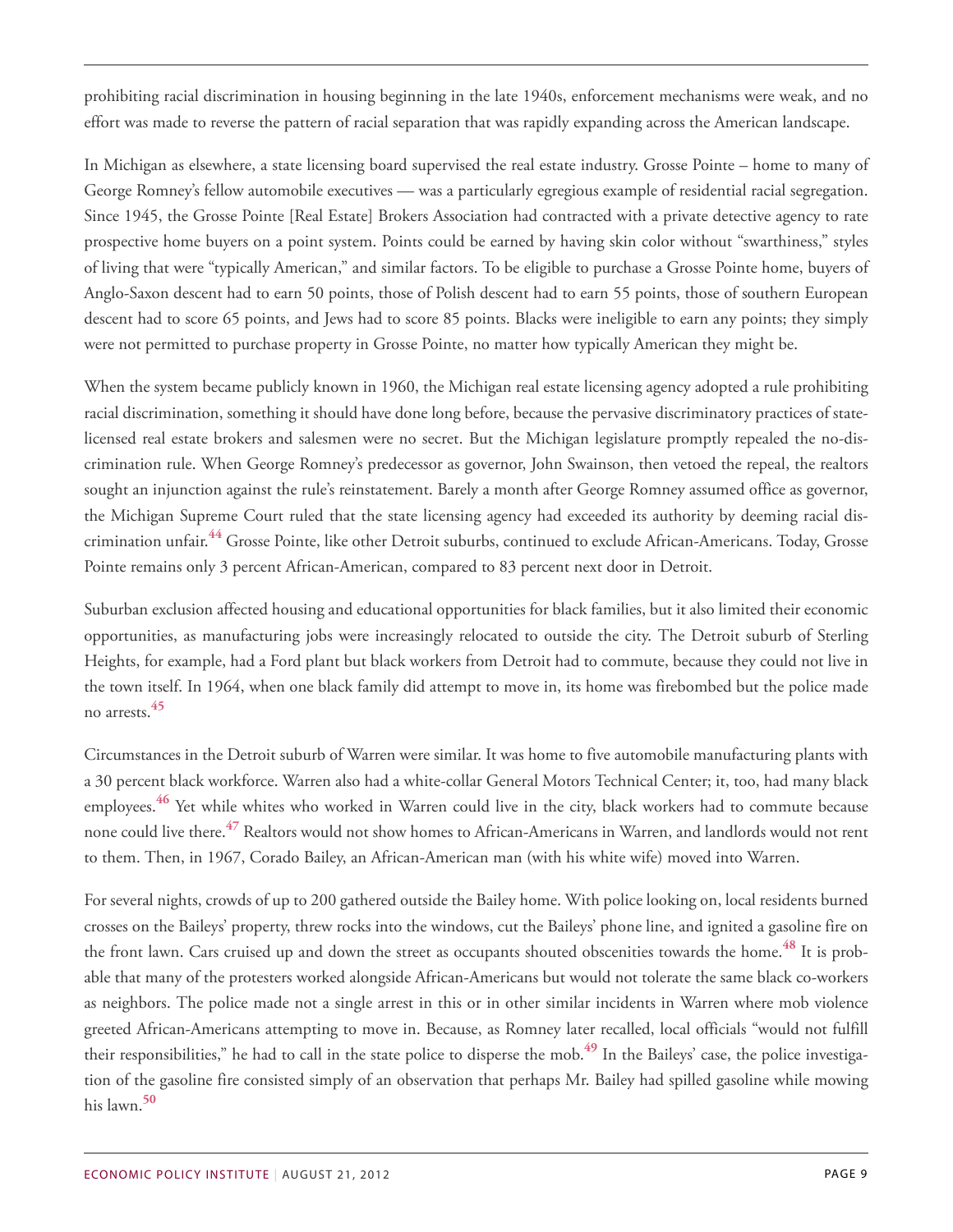The impact of such incidents was long lasting. By 2000, Warren's population was still only 2.7 percent black. The black population began to spread over the Detroit-Warren border in the next few years, however, and was 14 percent black by 2010, still much lower than the 83 percent black population of neighboring Detroit. The southern edge of Warren, adjoining Detroit was increasingly African-American while northern parts of the city remained overwhelmingly white.

George Romney was not alone in his awareness of the connections between housing segregation, education and racial inequality. Some Johnson Administration officials concurred, and for a brief time, this bipartisan insight appeared ready to erupt into a national policy commitment to integration.

But riding the crest of a wave of 'white backlash' against civil rights measures, not only in Michigan but nationwide, Congress in 1966 rejected President Johnson's call for a fair housing act. Despite this, desegregation advocates within the executive branch stubbornly persisted.

Urban task forces President Johnson appointed in the mid-to-late-60s called for metropolitan desegregation. Soon after the 1966 defeat of fair housing, Attorney General Nicholas Katzenbach convened a Justice Department Task Force on Civil Rights that recommended the use of federal funds to induce suburbs to change zoning laws to "facilitate the construction of non-ghetto open housing within economic reach of low and moderate income nonwhites." The president's own Task Force on Civil Rights, was convened at the same time, reporting that it "is probably no exaggeration to say that low-income urban families will never find adequate housing, no matter how much federal assistance is offered, unless some way can be found to break down the locally imposed barriers that prevent such families from moving out" of the ghetto. A White House Task Force on Education recommended that the federal government push a "reasonable mixture" of African American public school students across metropolitan boundaries. **[51](#page-24-7)**

<span id="page-9-1"></span><span id="page-9-0"></span>Despite the prominence of members of these task forces, **[52](#page-24-8)** the recommendations were not implemented, and violence continued when African-Americans attempted to break out of urban ghettos and secure better housing in the suburbs.

<span id="page-9-2"></span>In Michigan, as George Romney prepared his presidential campaign in 1967, a crowd of whites in Dearborn, another Detroit suburb, began stoning the newly purchased home of a white family because someone had reported seeing a black worker from the moving company and concluded he was the new owner. In this case, it took the police two hours to arrive and ask the crowd to disperse. **[53](#page-24-9)** Again, no arrests were made. A Michigan Civil Rights Commission official summarized the commission's experience that "nearly all attempts by black families to move to Detroit's suburbs have been met with harassment." **[54](#page-24-10)**

<span id="page-9-3"></span>And then, in July 1967, African-Americans in Detroit rioted. The immediate provocation was the arrest of 82 African Americans after police raided a party at an unlicensed drinking club celebrating the return home of two Vietnam War veterans. Tensions in the community were already high because of the recent murder of another black veteran by a crowd of white youths yelling "Niggers keep out of Rouge Park," a city-owned recreation area a few blocks away from the drinking club. By the riot's end, 43 persons had been killed, most of them black and most by police or National Guardsmen. **[55](#page-24-11)**

<span id="page-9-4"></span>In the wake of the riots, George Romney not only advocated government action to challenge residential segregation; he was also prepared to endorse more militant forms of black community action to deal with the daily consequences of segregation for those trapped in urban ghettoes. He praised militant black community groups organized by the con-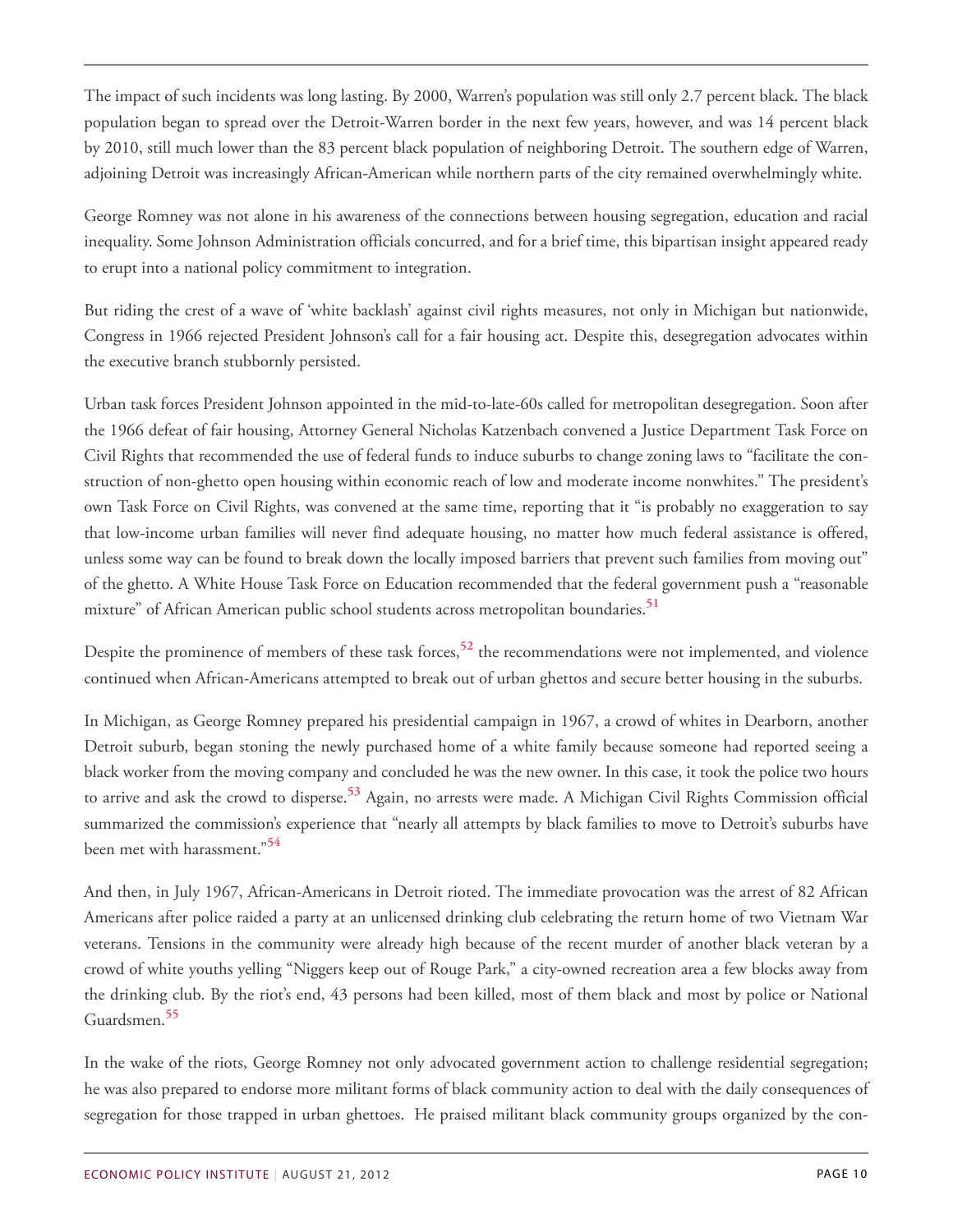<span id="page-10-0"></span>frontational activist Saul Alinsky in Chicago and Rochester and arranged a meeting between Alinsky and Detroit's influential white civic leaders, accompanied by black activists and supportive clergy. "I think you ought to listen to Alinsky," Governor Romney told Detroit's elite. Alinsky himself praised Romney as having "unique political insight." **[56](#page-25-0)**

<span id="page-10-1"></span>From January to September of that year there were riots in Buffalo, Milwaukee, Newark, Tampa and 124 other cities nationwide. **[57](#page-25-1)** President Johnson appointed former Illinois governor Otto Kerner to lead an investigation of the riots' causes. The Kerner Commission's 1968 report concluded that African-Americans had many legitimate grievances (police brutality and harassment, underfunded schools, employment discrimination), including the increasing isolation and deterioration of black communities that were restricted to urban areas while jobs relocated to suburbs where African-Americans were not permitted to reside. **[58](#page-25-2)**

<span id="page-10-2"></span>The Commission denounced attempts to address the problems and grievances of African Americans solely by programs to improve conditions in deteriorated and overcrowded urban neighborhoods, and strongly advocated metropolitan desegregation. It wrote:

To continue present policies is to make permanent the division of our country into two societies; one, largely Negro and poor, located in the central cities; the other, predominantly white and affluent, located in the suburbs and in outlying areas….

[G]hetto enrichment coupled with abandonment of integration… is also unacceptable. It is another way of choosing a permanently divided country. Moreover, equality cannot be achieved under conditions of nearly complete separation. In a country where the economy, and particularly the resources of employment, are predominantly white, a policy of separation can only relegate Negroes to a permanently inferior economic status.

We believe that the only possible choice for America is … a policy which combines ghetto enrichment with programs designed to encourage integration of substantial numbers of Negroes into the society outside the ghetto. **[59](#page-25-3)**

<span id="page-10-3"></span>The Commission's final recommendation was this: "Areas outside of ghetto neighborhoods should be opened up to occupancy by racial minorities," with a "[re]orientation of federal housing programs to place more low and moderateincome housing outside of ghetto areas" – in the suburbs, in particular, which had thus far successfully resisted all such efforts. The commission called for elimination of all barriers to free choice in employment, education and housing across the metropolitan landscape, with federal housing programs encouraging or directly constructing millions of low and moderate-income units in the suburbs, and Congress passing a strong fair housing law that included single-family housing. Policy should affirmatively pursue the opening up of the suburbs, the commission added:

To date, housing programs serving low-income groups have been concentrated in the ghettos;… suburbs, for the most part have steadfastly opposed low-income, rent supplement, or below-market interest rate housing and have successfully restricted use of these programs outside the ghetto… The reorientation of these programs is particularly critical in light of our recommendation that 6 million low and middle income housing units be made available over the next five years. If the effort is not to be counter-productive, its main thrust must be in nonghetto areas, particularly those outside the central city.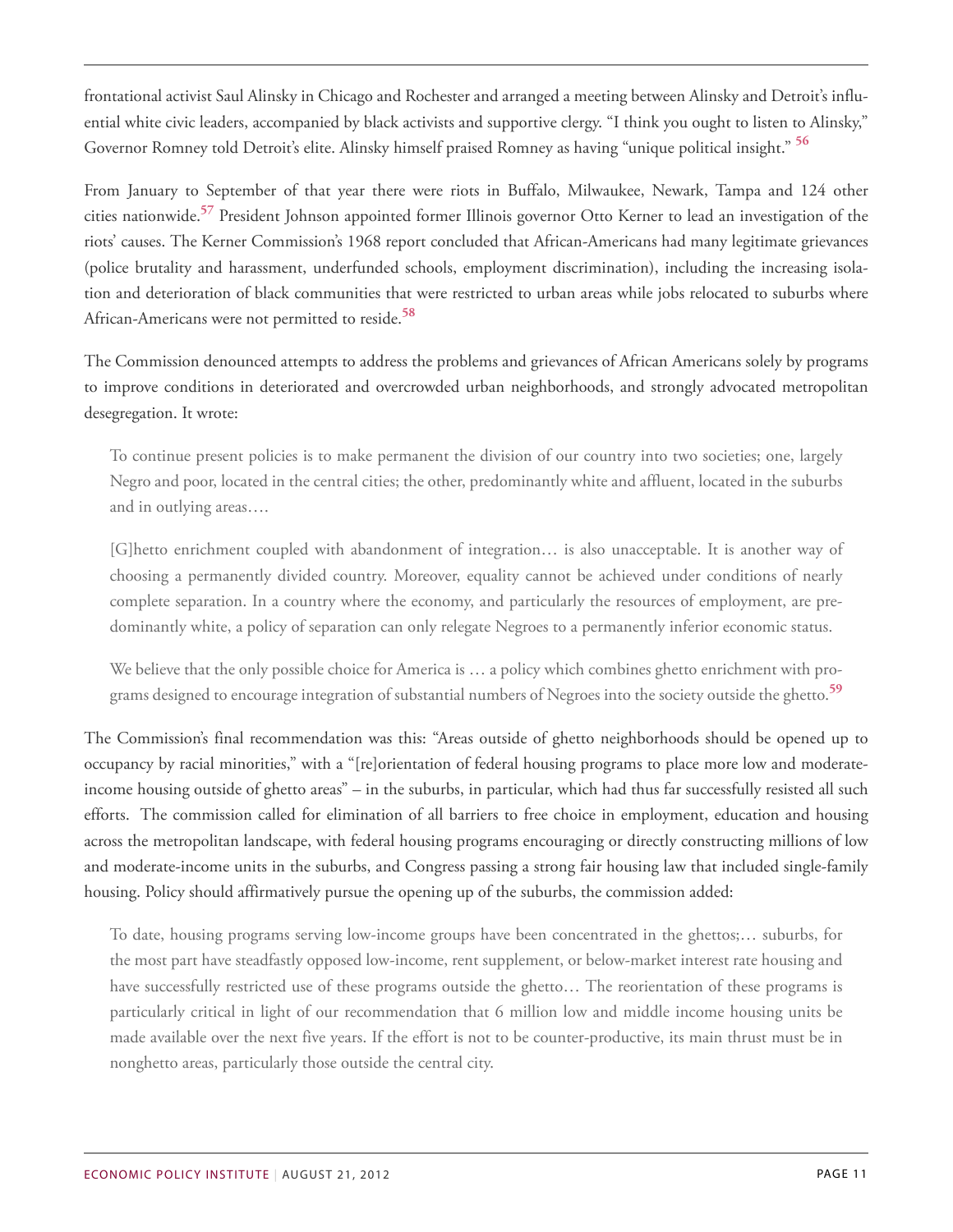<span id="page-11-0"></span>"Integration," the Kerner Commission concluded, "is the only course which explicitly seeks to achieve a single nation." **[60](#page-25-4)**

<span id="page-11-2"></span><span id="page-11-1"></span>Romney then made racial integration a centerpiece of his 1968 campaign for the Republican presidential nomination. The nation must make "the most massive effort in peacetime history" to address urban African Americans' problems, Romney argued. **[61](#page-25-5)** "The most burning domestic problem that we face," he asserted, "is social injustice to people on the basis of race and color." **[62](#page-25-6)** He said that urban African-Americans "are confronted with city governments that too often provide poorer city services in the slums than in middle-class residential areas – including trash collection, street cleaning, building code enforcement, and police protection," and that "governmental policies …have bulldozed [urban African-Americans] out of their homes for urban renewal and freeways, but have made no adequate provision for alternative low-income housing." **[63](#page-25-7)** In a politically courageous speech to a white Southern pro-segregation audience, he denounced "obstructionism masquerading as states' rights." **[64](#page-25-8)**

<span id="page-11-4"></span><span id="page-11-3"></span>Romney withdrew from the presidential race when it became apparent that Richard Nixon would be the nominee. Campaign missteps played a role in his defeat, and lingering resentment among Republicans about his refusal to support Goldwater in 1964 was also a factor.

#### *George's tenure as secretary of HUD*

President-elect Nixon then named Romney as Secretary of Housing and Urban Development.

Prior to Nixon's election, Congress finally did pass a fair housing law (Title VIII of the Civil Rights Act of 1968). But the practical impact of the new legislation was yet to be determined. Secretary Romney could interpret the law narrowly, simply as a prohibition against further discrimination. Or, he could see it as requiring HUD to take steps, in the vague words of the Act, to "affirmatively further fair housing" across the metropolitan landscape. By 1969, Romney had become fully aware of how thoroughly public policy and private action had conspired to lock blacks in central cities, and so he chose to enforce the stronger interpretation of the law.

The Kerner Commission had called for the construction of 6 million largely new low and moderate-income public or subsidized housing units, placed to a great extent in the suburbs. That goal was then codified by the 1968 Housing and Urban Development Act, but that law said nothing about the specific location of the new units. Romney and his staff were determined to use this new construction to open up the suburbs. **[65](#page-25-9)**

<span id="page-11-6"></span><span id="page-11-5"></span>At his Senate confirmation hearing, Secretary-designate Romney's views on urban housing problems were no secret. In addition to his many 1968 campaign statements, his own gubernatorial report following the 1967 Detroit riot concluded that urban renewal programs in Detroit had displaced African-Americans from their homes with no other housing available to them, and "produced even greater overcrowding in an area already at an incendiary level." **[66](#page-25-10)** His 1968 campaign book, *The Concerns of a Citizen*, had urged "we must have open housing on a statewide basis; eliminate zoning that creates either large-scale economic or racial segregation; provide low-cost private housing through nonprofit organizations in all parts of the metropolitan area and throughout the state…"**[67](#page-25-11)**

<span id="page-11-7"></span>At the Senate hearing, Romney reiterated these calls for metropolitan desegregation and received a sympathetic hearing from Republicans and Democrats alike who recognized that federal policy was a major cause of residential segregation,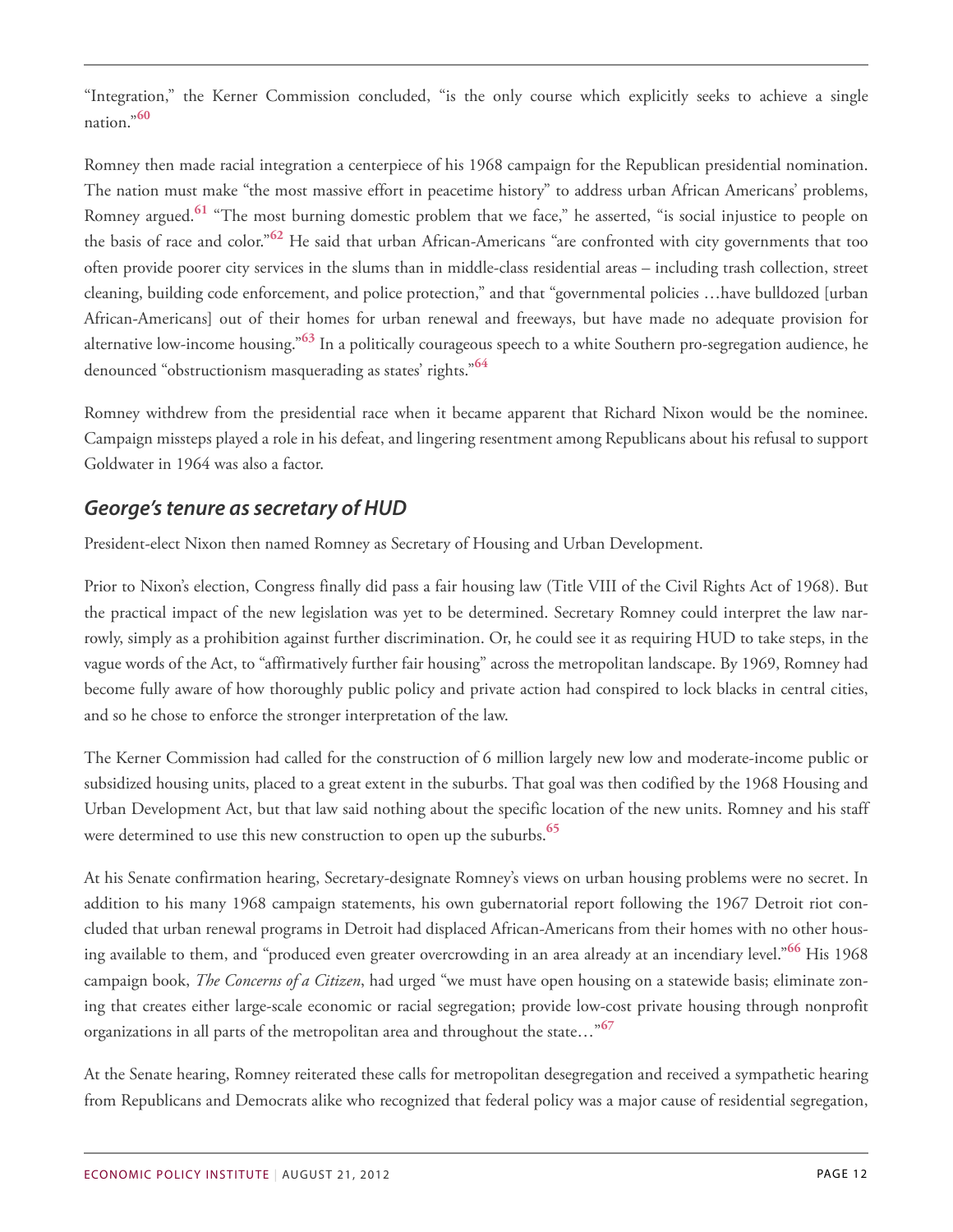and that opening middle class white suburbs to integration of overcrowded low-income black urban residents was essential to any solution. Romney testified:

[O]ur small towns and rural areas must be made more attractive to those now living there as well as to many now residing in our overcrowded urban centers. It is urgent …to increase the opportunity for Americans of different origins and [economic and social and racial] backgrounds to know and appreciate one another… Urban renewal helped spark the riot in Detroit. The land that was cleared is still largely vacant… [with no replacement housing having been built, and] between urban renewal and freeway construction population increased [in the ghetto area to which residents were displaced] from 12,000 to 34,000 at the time the riot broke out. I have, personally, talked to many of these people who were literally bulldozed out of their homes. [The Federal Housing Administration has] built a high-income white noose basically around these inner cities, and the poor and disadvantaged, both black and white, are pretty much left in the inner city…. **[68](#page-25-12)**

<span id="page-12-1"></span><span id="page-12-0"></span>Soon after his confirmation, Romney lectured a Chamber of Commerce convention saying "we've got to put an end to the idea of moving to suburban areas and living only among people of the same economic and social class… Otherwise, there will be no country." **[69](#page-25-13)** His departmental Task Force on Equal Opportunity in Housing asserted in September 1969 that "Decisions made now will in large part determine the degree to which the programs contribute to the creation of racially and economically inclusive metropolitan areas." **[70](#page-25-14)**

<span id="page-12-2"></span>During his first 18 months in office Romney and his like-minded staff quietly developed a series of proposals that put HUD (and Nixon) on a collision course with metropolitan segregation – and with those who preferred to leave it untouched. The latter group included the increasingly suburban base of the Republican Party.

<span id="page-12-3"></span>Romney and his team began to develop a program they called "Open Communities," a plan to use HUD funding to entice or coerce white suburbs into revoking their exclusionary zoning laws and to accept federally-funded public and subsidized low-income housing. The planning was quiet, and the HUD officials attempted to keep President Nixon from becoming fully informed as they proceeded; Romney prohibited official discussion of the plan, instructing his staff that they would have to wait until after the November 1970 elections. **[71](#page-25-15)** Although Romney sought legislation to authorize the program, he was prepared to move forward without it, claiming statutory authority from the 1968 Fair Housing Act clause that required jurisdictions that accepted federal housing funds to act "affirmatively to further fair housing." **[72](#page-25-16)**

<span id="page-12-4"></span>Romney and his staff were deeply critical of the failures of their liberal Democratic predecessors to challenge metropolitan area segregation. The Kennedy and Johnson Administrations, despite all of their rhetoric, "lacked the political fortitude to deal with urban problems on a metropolitan-wide basis," wrote Under Secretary Richard Van Dusen in an internal policy memo in the fall of 1969. Instead, "they poured large amounts of money into the ghettos." Assistant Secretary John Chapin wrote to Romney in August 1969 that "[t]he white suburban noose around the black in the city core is morally wrong, economically inefficient, socially destructive, and politically explosive." What was needed, Romney's staff advised him, was a "frontal assault on suburbia." **[73](#page-26-0)**

<span id="page-12-5"></span>The Open Communities plan was to deny all federal grants administered by HUD, including funding for sewer and water projects, open space acquisition, and urban renewal to white suburbs that did not agree to accept a public housing project or subsidized low-income housing. Romney's staff targeted particular suburbs with which to begin – those where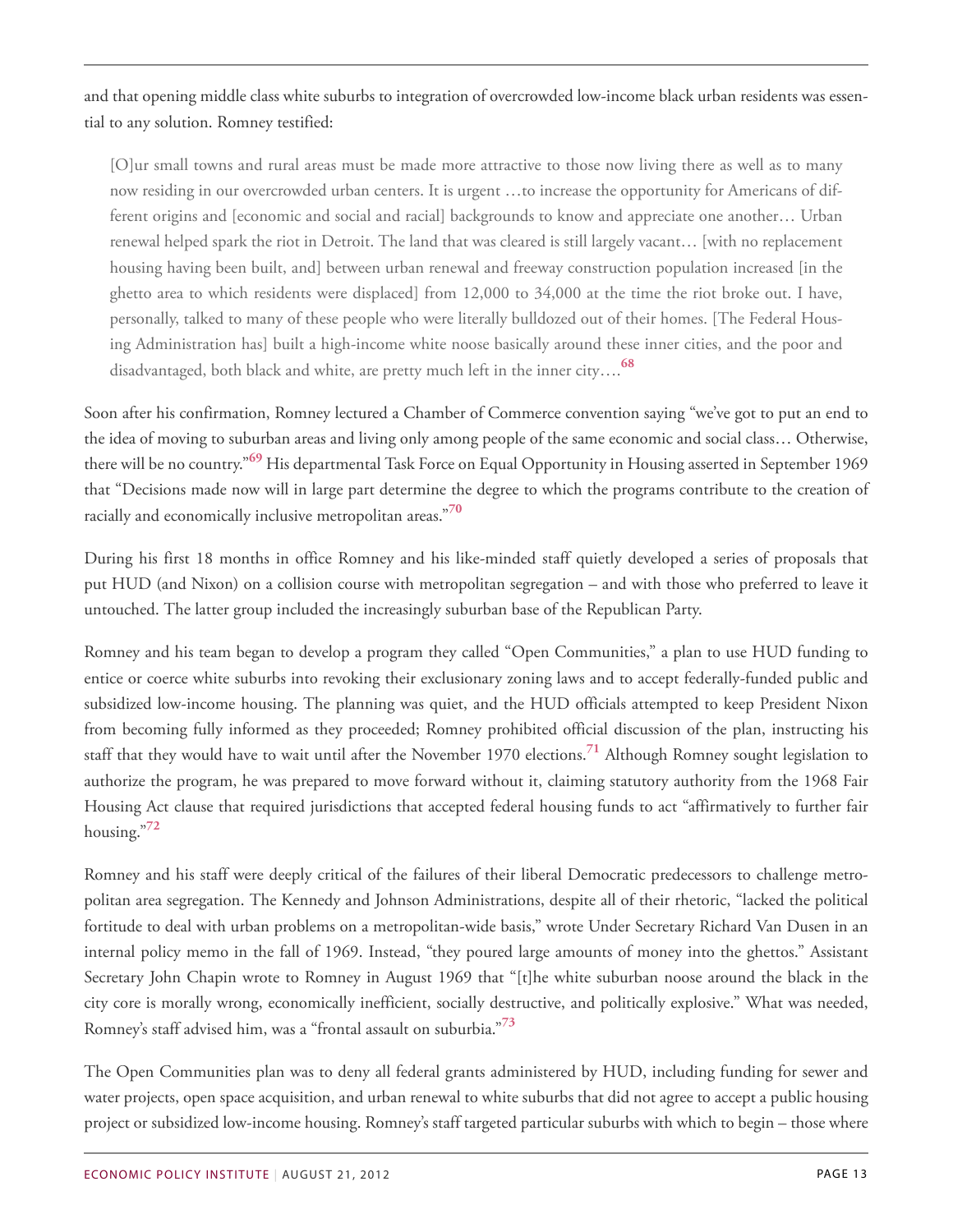<span id="page-13-1"></span><span id="page-13-0"></span>African-Americans were not accepted, where there were substantial new employment opportunities that black workers could take except for the long commutes that would be necessary, and those located in a metropolitan area where segregation and overcrowding was most severe in the central city. **[74](#page-26-1)** Meanwhile, Under Secretary Richard Van Dusen convened a HUD task force to develop legislation that would include incentives "that were big enough and juicy enough to induce significant action" by suburbs to accept minority housing." **[75](#page-26-2)** Romney's proposed legislation also conditioned the placement of new facilities (for example, a federal court house or office building) in a suburb on that community's willingness to accept public or subsidized housing. The proposed legislation also prohibited the use of zoning, building permits, or other land use ordinances to prevent construction of federally subsidized low-income housing. **[76](#page-26-3)**

<span id="page-13-3"></span><span id="page-13-2"></span>Congress did not enact these proposals, but Romney moved forward anyway, delaying or terminating federal aid to white suburbs in the Baltimore, Boston, and Toledo metropolitan areas because they rejected low-income housing. These efforts were initially successful. Stoughton, a Boston suburb, agreed to accept a housing project despite community opposition in order to get HUD to release its water project funds. **[77](#page-26-4)** In Toledo, HUD's action was not challenged partly because Thomas Ashley, the Toledo area congressman and chairman of a House subcommittee on urban growth, agreed that something needed to be done to desegregate his city. Ashley denounced the "increasing concentration [of] poor and minority groups in the center city and sprawling speculative development in the suburbs." What the country has been doing, Ashley said, is "loading up …the center city with all the public burdens." Trying to steer a path between what he knew was necessary and the resistance of his suburban constituents, Ashley said, "I'm really between the rock and the hard place." **[78](#page-26-5)**

<span id="page-13-5"></span><span id="page-13-4"></span>Romney also got away with denying funds to the Baltimore area, perhaps because Vice-President Spiro Agnew, a former Baltimore County Executive and Maryland governor, was aware of unreasonable suburban resistance there to integration and mixed income developments; Agnew was one of the strongest advocates of suburban integration in the administration. **[79](#page-26-6)** In a 1970 speech to the National Alliance of Businessmen, Agnew attacked attempts to solve the country's racial problems by pouring money into the inner city as had been done in the Johnson administration. Agnew said that he flatly rejected the assumption that "because the primary problems of race and poverty are found in the ghettos of urban America, the solutions to these problems must also be found there… Resources needed to solve the urban poverty problem – land, money, and jobs – exist in substantial supply in suburban areas, but are not being sufficiently utilized in solving inner-city problems." **[80](#page-26-7)**

<span id="page-13-8"></span><span id="page-13-7"></span><span id="page-13-6"></span>George Romney also had a key ally in Nixon's White House domestic policy coordinator, Daniel Patrick Moynihan, who had advised the president early in his term that "the poverty and isolation of minority groups in central cities is the single most serious problem of the American city today." Like Agnew, he attacked the Johnson Administration's approach of trying to ameliorate the problems of African-Americans solely by programs designed to improve life in low-income areas, a policy that Moynihan characterized as "gilding the ghetto." **[81](#page-26-8)** While Moynihan did not oppose additional resources for urban neighborhoods (indeed, he thought them temporarily necessary), he insisted that "efforts to improve the conditions of life in the present caste-created slums must never take precedence over efforts to enable the slum population to disperse throughout the metropolitan areas involved." Focusing specifically on the educational challenge of the black-white achievement gap, Moynihan argued that compensatory education is ineffective – the real answer is to put disadvantaged children into a better environment. **[82](#page-26-9)**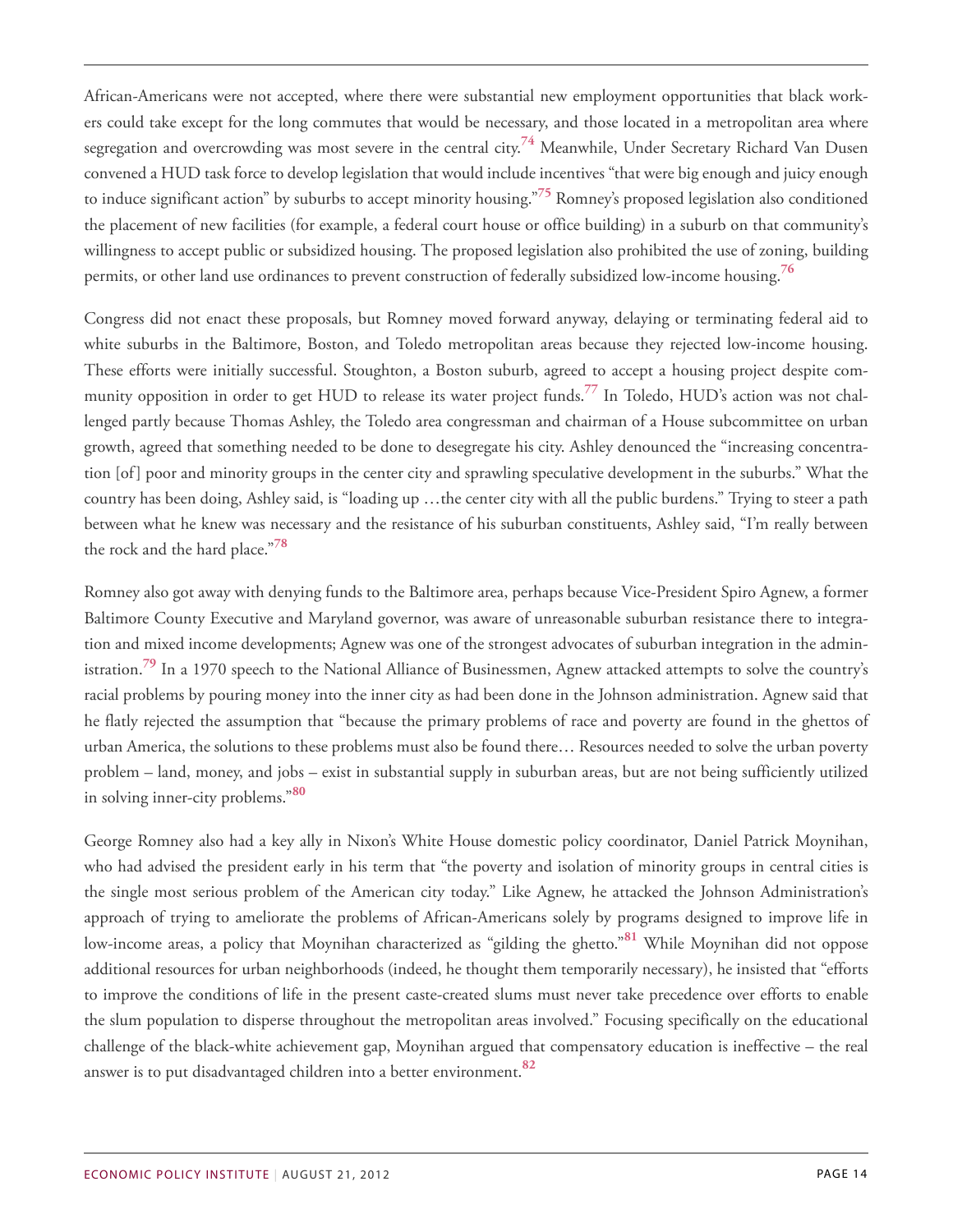And Romney had a few allies outside the administration as well. The civil rights community was divided, with some activists supporting a priority emphasis on inner-city programs, and others favoring suburban integration. A powerful lobby, the National Association of Home Builders, supported the Open Communities initiative because its members saw profit potential in the construction of subsidized suburban housing. **[83](#page-26-10)**

<span id="page-14-0"></span>Believing that he had these inside and outside forces at his back, George Romney decided to confront his gubernatorial nemesis, Warren, Michigan. HUD officials told Warren that it would not continue to receive urban renewal funds for rehabilitation of downtown buildings, parks, street repairs, sidewalks and schools, unless it also accepted low-income housing, passed a local anti-housing discrimination ordinance, and provided greater police protection to African American residents. **[84](#page-26-11)**

<span id="page-14-2"></span><span id="page-14-1"></span>The mayor of Warren, accompanied by the schools superintendent and other local officials, came to Washington to argue for release of the federal funds. **[85](#page-26-12)** Romney told them "You can try to hermetically seal Warren off from the surrounding areas if you want to, but you won't do it with federal money… Black people have as much right to equal opportunities as we do. God knows, they have suffered so much they may have more right… This problem is the most important one America has ever faced." **[86](#page-26-13)**

<span id="page-14-4"></span><span id="page-14-3"></span>Back in Warren, the mayor charged that Warren was being used as a "guinea pig for integration experiments." HUD officials had asked Warren to conduct a survey of the housing needs of nonresidents who were employed in the city. The Warren city council refused, and the mayor charged that such a survey would be an invitation to "busloads of blacks to move to Warren." **[87](#page-26-14)** George Romney then went to Warren to attempt to explain his position – that "all Americans have the opportunity to live within a reasonable distance of their jobs" – in a public forum that also included mayors of 40 Detroit suburbs, but he was greeted by an angry crowd and needed a police escort out of the building. **[88](#page-26-15)**

<span id="page-14-5"></span>Open Communities was now no longer a quiet initiative, and President Nixon and his staff took notice. The President instructed John Ehrlichman, the White House counsel and assistant responsible for domestic affairs, to make sure that no federal funds were withheld from suburbs that refused to accept public or subsidized housing. Romney released Warren's funds, but it did not quiet things down. The town put a referendum on the November 1970 ballot and voted to reject the federal funds and withdraw from the urban renewal program entirely. **[89](#page-26-16)**

<span id="page-14-7"></span><span id="page-14-6"></span>Romney also faced resistance to his Open Communities plans from several members of his own staff. HUD's General Counsel said that the Fair Housing Act's requirement that municipalities must act to "affirmatively further" fair housing only referred to preventing discrimination in things like public housing tenant selection, and did not authorize positive steps to ensure integration. **[90](#page-26-17)** And there was resistance from Congressional Republicans, led by Atlanta's S. Fletcher Thompson who sent several letters of protest to President Nixon and then wrote, in a letter to constituents, that "to force people of diverse backgrounds together by law or regulation is outright totalitarianism which I shall unrelentingly oppose." **[91](#page-26-18)**

<span id="page-14-9"></span><span id="page-14-8"></span>Nixon's staff pressed the president to stop Secretary Romney's integration efforts. They were probably the source of rumors that HUD's water and sewer grants program – that Romney was attempting to withhold from suburbs that refused integration – would soon be transferred out of HUD and into the Environmental Protection Agency. **[92](#page-27-0)** Ehrlichman wrote a memo to Nixon: "Suburban Integration: This is a serious Romney problem which we will probably have as long as he is there… [H]e keeps loudly talking about it in spite of our efforts to shut him up." Nixon responded,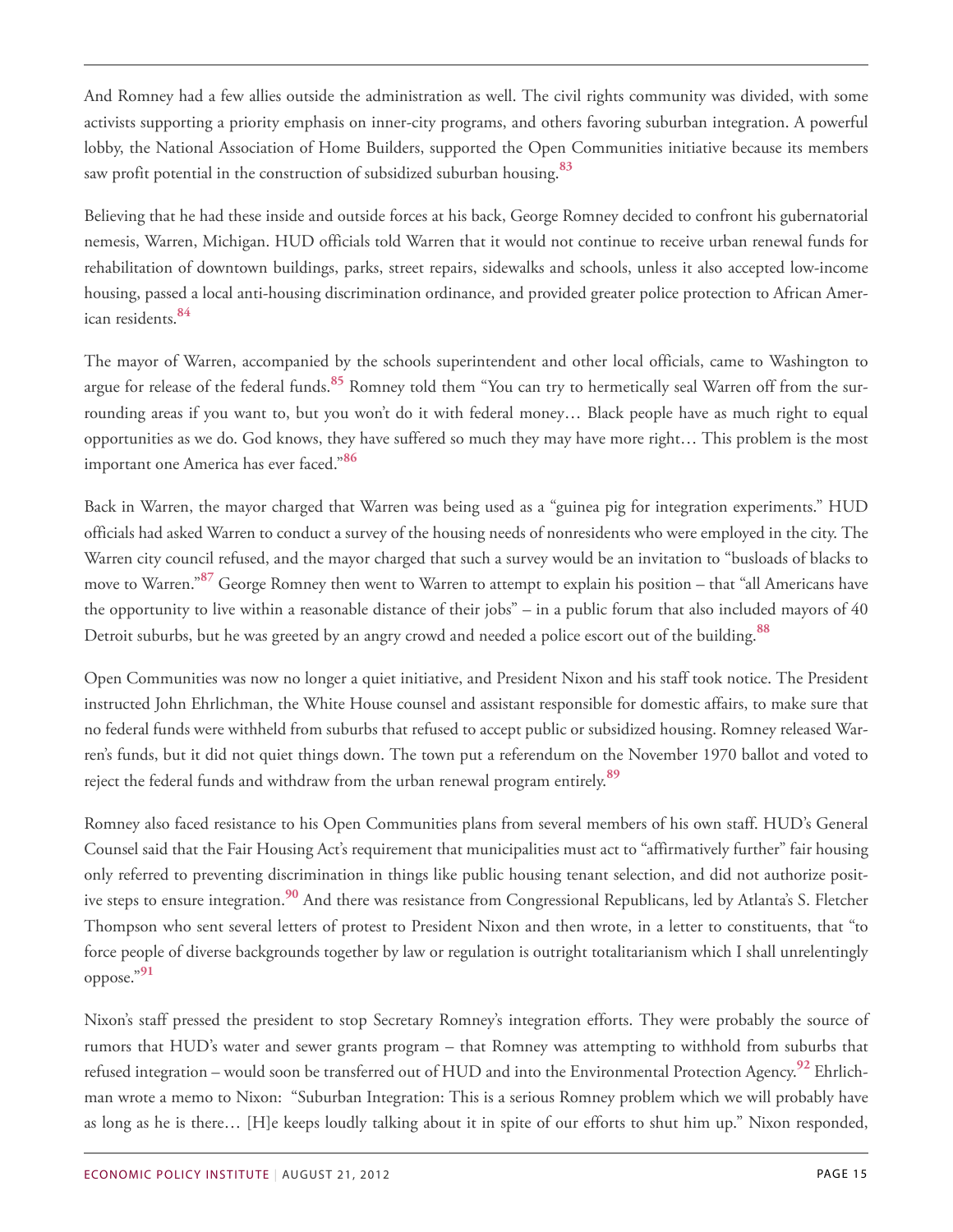<span id="page-15-0"></span>"Stop this one." **[93](#page-27-1)** H.R. Haldeman, Nixon's chief of staff, made a notation in his diary that "George won't leave quickly, will have to be fired. So we have to set him up on the integrated housing issue and fire him on that basis to be sure we get the credit." **[94](#page-27-2)**

<span id="page-15-3"></span><span id="page-15-2"></span><span id="page-15-1"></span>Shortly after the Warren referendum, Romney met with Nixon and agreed to abandon his efforts to integrate the suburbs as a condition of staying on as HUD Secretary. **[95](#page-27-3)** He testified before Congress and abandoned his previous positions, giving assurances that the federal government would not challenge exclusionary zoning ordinances that barred subsidized housing. **[96](#page-27-4)** He stated that he would not henceforth attempt to cut off federal funds to communities that did not accept low-income housing, but would instead only give priority for new funds to communities that made efforts to integrate. **[97](#page-27-5)**

<span id="page-15-4"></span>Then, at a news conference the next month, President Nixon publicly repudiated his HUD Secretary. Nixon was asked: "Mr. President, concerning Governor Romney's plan, to what extent should the Federal Government use its leverage to promote racial integration in suburban housing?" After saying that the federal government would not provide housing or urban renewal funds to a community that had "a policy of discrimination," Nixon added: "On the other hand, I can assure you that it is not the policy of this Government to use the power of the Federal Government or Federal funds in any other way, in ways not required by the law for forced integration of the suburbs. I believe that forced integration of the suburbs is not in the national interest." **[98](#page-27-6)**

<span id="page-15-6"></span><span id="page-15-5"></span>Nixon remained publicly firm in vowing to enforce non-discrimination law (although the enforcement provisions of the 1968 Fair Housing law were very weak), but insisted that racial segregation in the suburbs was a byproduct of economic considerations, not discrimination. **[99](#page-27-7)** He sent a memo to John Ehrlichman proposing a constitutional amendment banning federal efforts to force school and residential integration, and urging fast action before the Supreme Court had an opportunity to rule on such efforts **[100](#page-27-8)** As it turned out, Nixon's own Court appointments made such an amendment superfluous.

<span id="page-15-7"></span>The Romney plan for residential integration was certainly unpopular with white voters, who needed no campaign for an amendment to arouse their opposition. But some of Nixon's political advisors liked Romney's integration plans, because dispersal of black voters out of cities and into Republican suburbs would dilute the political influence of African Americans who tended to vote Democratic. But this political calculation was more than cancelled by the anger of white suburbanites who did not want low-income African Americans in their neighborhoods. Kevin Phillips, an architect of Nixon's political strategy, warned that Romney's efforts to integrate the suburbs would destroy the Republican Party's new suburban-Southern coalition. In 1970, George Romney's wife (and Mitt's mother) Lenore ran for Senate in Michigan. Her defeat was due, in part, to her husband's courageous but ill-fated advocacy of racial integration. **[101](#page-27-9)**

<span id="page-15-9"></span><span id="page-15-8"></span>Romney hung on for two more years as Secretary of HUD, no longer pressing the Open Communities program. Immediately after the 1972 election, Nixon accepted Romney's resignation, and shortly thereafter, the president announced he would refuse to spend any further Congressionally appropriated funds for subsidized housing. Nixon had also by then transformed the federal judiciary, halting brief progress in the courts toward challenging both racial segregation and exclusionary zoning. By the mid-1970s, the brief window of opportunity for integrating the nation's metropolitan areas had closed. As a consequence, racial inequality in schooling has stubbornly persisted as well. **[102](#page-27-10)**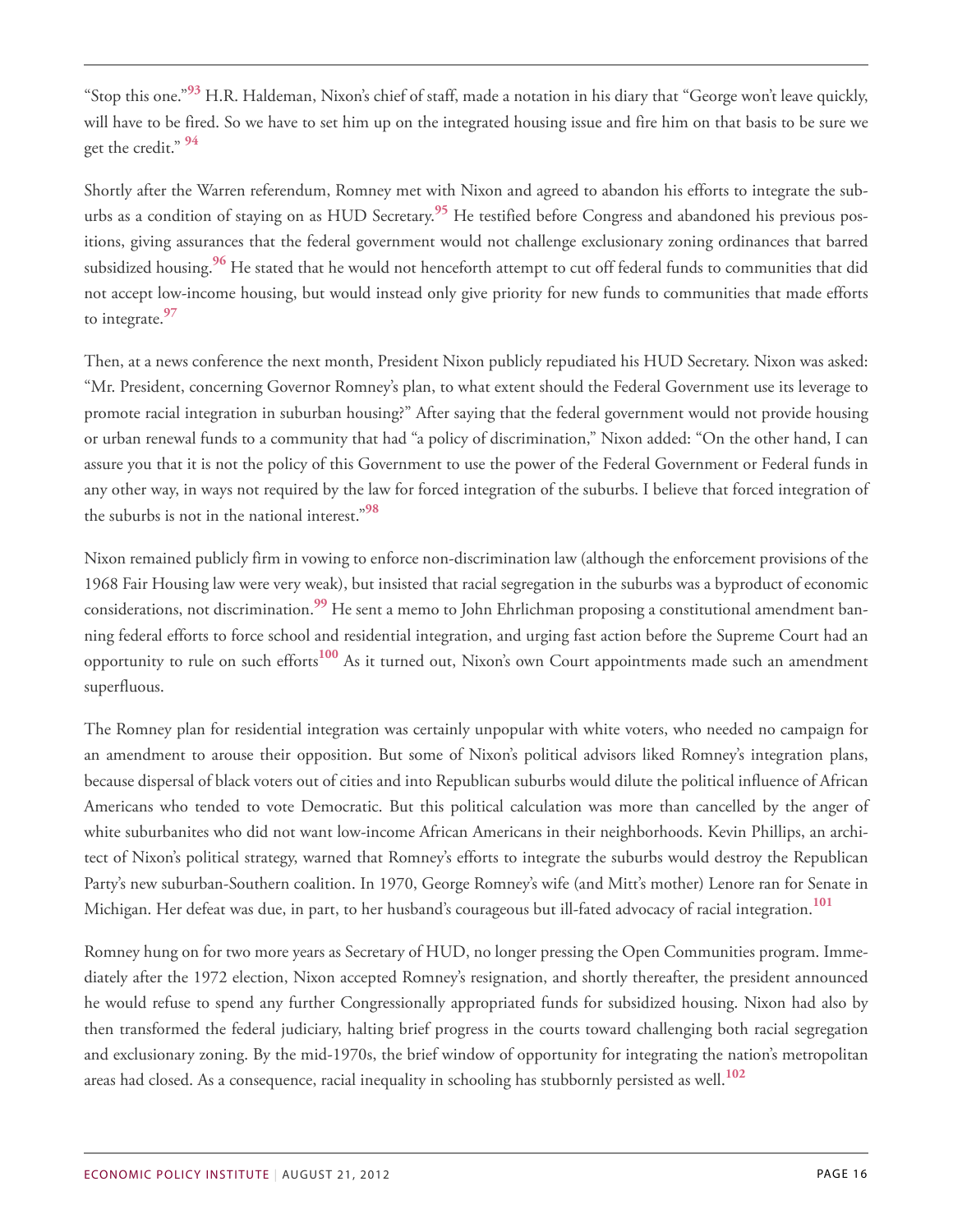#### *Race and the limits of choice*

George Romney understood the connections between racial segregation, housing and educational inequality over four decades ago; when Vice President Spiro Agnew did not include Secretary Romney in a White House Domestic Council Committee on School Desegregation that Agnew headed, the Secretary protested that he should participate because of the clear link between student achievement, school desegregation and housing desegregation. **[103](#page-27-11)**

<span id="page-16-0"></span>Yet the lesson that George Romney understood so well seems to be lost to us in the present. A solution to the educational problems of black youth is as dependent upon their residential integration as it was then, if not more so. Racial segregation has sprawled outward from our cities since the early 1970s, making virtually any metropolitan school choice program unworkable without some effort to address housing segregation as well.

Let's do a thought experiment to help us judge whether Mitt Romney's or George Romney's approach to narrowing the black-white achievement gap makes more sense. We can locate that experiment in the Detroit metropolitan area, including suburbs like Warren, Sterling Heights, and Grosse Pointe whose racial segregation presented such challenges to George Romney when he served as governor and as HUD secretary. **[104](#page-27-12)**

<span id="page-16-2"></span><span id="page-16-1"></span>In 2010, 88 percent of students in Detroit public schools were African-American, and 85 percent of students were what the district terms "economically disadvantaged" – eligible for the free and reduced price lunch program. **[105](#page-27-13)** Of these, virtually all were eligible for the free program, meaning their family income was less than about \$22,000 a year for a family of four.

<span id="page-16-3"></span>In the Detroit metropolitan area as a whole, including Detroit and its suburbs, 30 percent of students were African-American, and 39 percent were eligible for the free lunch program. **[106](#page-27-14)**

If either by the Mitt Romney method (school choice) or the George Romney method (residential integration), students presently living in Detroit were to attend schools where their concentrated disadvantage did not overwhelm the capacity of teachers and administrators to overcome, we would expect every school in the Detroit metropolitan area, including those in the city of Detroit, to have enrollment that was approximately 30 percent African American and 39 percent eligible for the free lunch program. There is no suggestion here that any policy should aim for such a mechanically even distribution, but only that these numbers are a touchstone for judging how far we have to go to desegregate Detroit schools.

<span id="page-16-4"></span>Imagine that the Mitt Romney plan were enacted, giving every economically disadvantaged student in Detroit the option to attend any school in the metropolitan area. **[107](#page-27-15)** Let's begin by considering the best case scenario, Detroit schools that are closest geographically to suburban schools.

<span id="page-16-6"></span><span id="page-16-5"></span>On the north, Detroit is bordered by Warren, and Warren is bordered on its north by Sterling Heights. Consider Detroit's Pulaski Elementary-Middle School, located just 5 blocks south of the Detroit-Warren border, and whose attendance zone boundary runs along that line.<sup>[108](#page-28-0)</sup> Pulaski is now 98 percent African-American, and 79 percent economically disadvantaged. It has not made "adequate yearly progress" (AYP), the federal definition of school success, in math and reading test scores. **[109](#page-28-1)** It is a school that policymakers term "failing."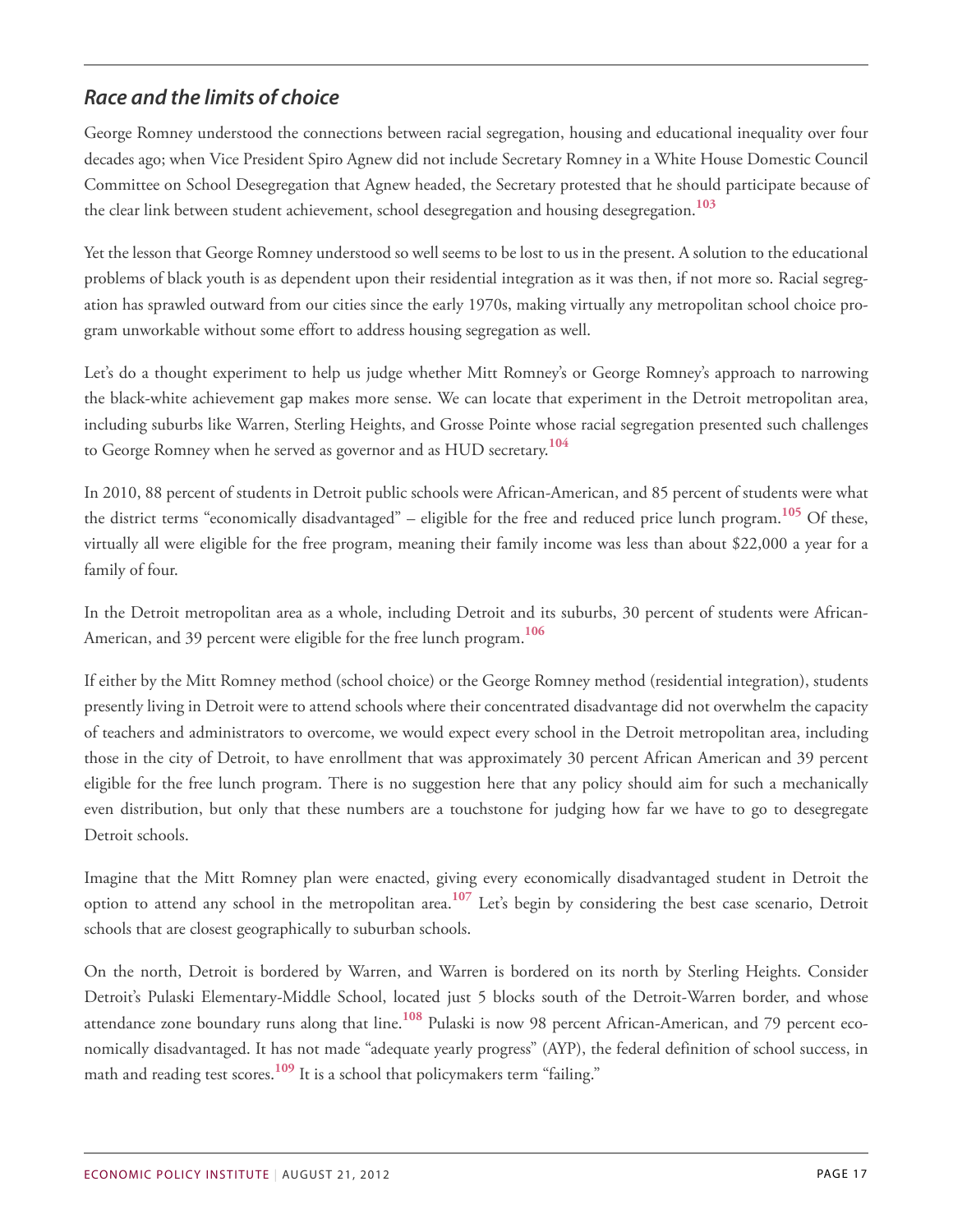<span id="page-17-0"></span>If Mitt Romney's plan were enacted, and students at Pulaski could choose to attend schools outside Detroit, the closest suburban school they might choose would be McKinley Elementary School in Warren, only one mile away. But as the Detroit ghetto has expanded, the southern edge of Warren is now also heavily African-American. McKinley Elementary School is now 53 percent African-American, with 91 percent of its students eligible for the lunch program. **[110](#page-28-2)** The test scores at McKinley are not much better than those at Pulaski, although the school has made AYP as defined by federal law. But transferring more low income African-American students from Pulaski to McKinley will not give those students an integrated education; rather, it will likely overwhelm the faculty at McKinley, already burdened with too many disadvantaged students, with more of a need to compensate for poor home literacy levels, with more of a need to slow instruction even for well-prepared students, and with more time and resources devoted to organizing social services, not instruction.

<span id="page-17-1"></span>To get an integrated education, Pulaski students would have to transfer to schools in the north of Warren – to Wilkerson Elementary School, for example. There, only 6 percent of students are African-American and only 35 percent are economically disadvantaged. Wilkerson made AYP; overall, its test scores are at or above the Michigan state average in math, reading, writing, and science, and the state has designated Wilkerson as a "Blue Ribbon School." **[111](#page-28-3)** Wilkerson's enrollment could reach the metropolitan area average rate of 30 percent African American if approximately 130 of Pulaski's 450 elementary level students were to transfer there. **[112](#page-28-4)** But Wilkerson is nearly 8 miles away from Pulaski, involving one way travel time of about 45 minutes. **[113](#page-28-5)**

<span id="page-17-4"></span><span id="page-17-3"></span><span id="page-17-2"></span>What if Pulaski students wanted to transfer to the next suburb north of Warren, Sterling Heights? The closest Sterling Heights elementary school to Pulaski is the Margaret Black Elementary School. It is more middle class than Pulaski, McKinley, or Wilkerson, with 13 percent of Margaret Black's students African American and only 22 percent eligible for the lunch program. **[114](#page-28-6)** Margaret Black's test scores are above the state average. To increase the African-American share to 30 percent at Margaret Black would require transfers of approximately 65 of Pulaski's 450 students. **[115](#page-28-7)** Like Wilkerson, Margaret Black is about 8 miles from Pulaski, and would involve about 45 minutes' travel time.

<span id="page-17-5"></span>Even if students and their parents were willing to endure these travel times, these transfers would still leave half of Pulaski's students in a segregated environment with even greater challenges than before.

<span id="page-17-7"></span><span id="page-17-6"></span>Similar challenges would face Mitt Romney's plan in other areas of Detroit. The attendance zone of Detroit's Carstens School sits on the border of the affluent suburb of Grosse Pointe. Carstens failed the AYP standard; its students are 98 percent African-American and 78 percent economically disadvantaged. **[116](#page-28-8)** Nearby is Hutchinson school, about the same size as Carstens, 99 percent African-American and 75 percent economically disadvantaged. **[117](#page-28-9)** Next to that is Nichols School, 99 percent African American and 72 percent economically disadvantaged. **[118](#page-28-10)**

<span id="page-17-10"></span><span id="page-17-9"></span><span id="page-17-8"></span>In 2010, about 19 percent of Grosse Pointe's students were African-American; the district is not as poor as neighboring Detroit – only 10 percent of its students were eligible for the lunch program. **[119](#page-28-11)** Without threatening the balance needed for integrated education, Grosse Pointe could perhaps absorb additional economically disadvantaged African-American students equal to 10 to 15 percent of its total enrollment, although many of these Detroit students would have to enroll in schools far from Carstens, Hutchinson, and Nichols. For example, Grosse Pointe's Dexter Ferry Elementary School has only 5 percent African-American students, and 5 percent eligible for subsidized lunch.**[120](#page-28-12)** Ferry could accept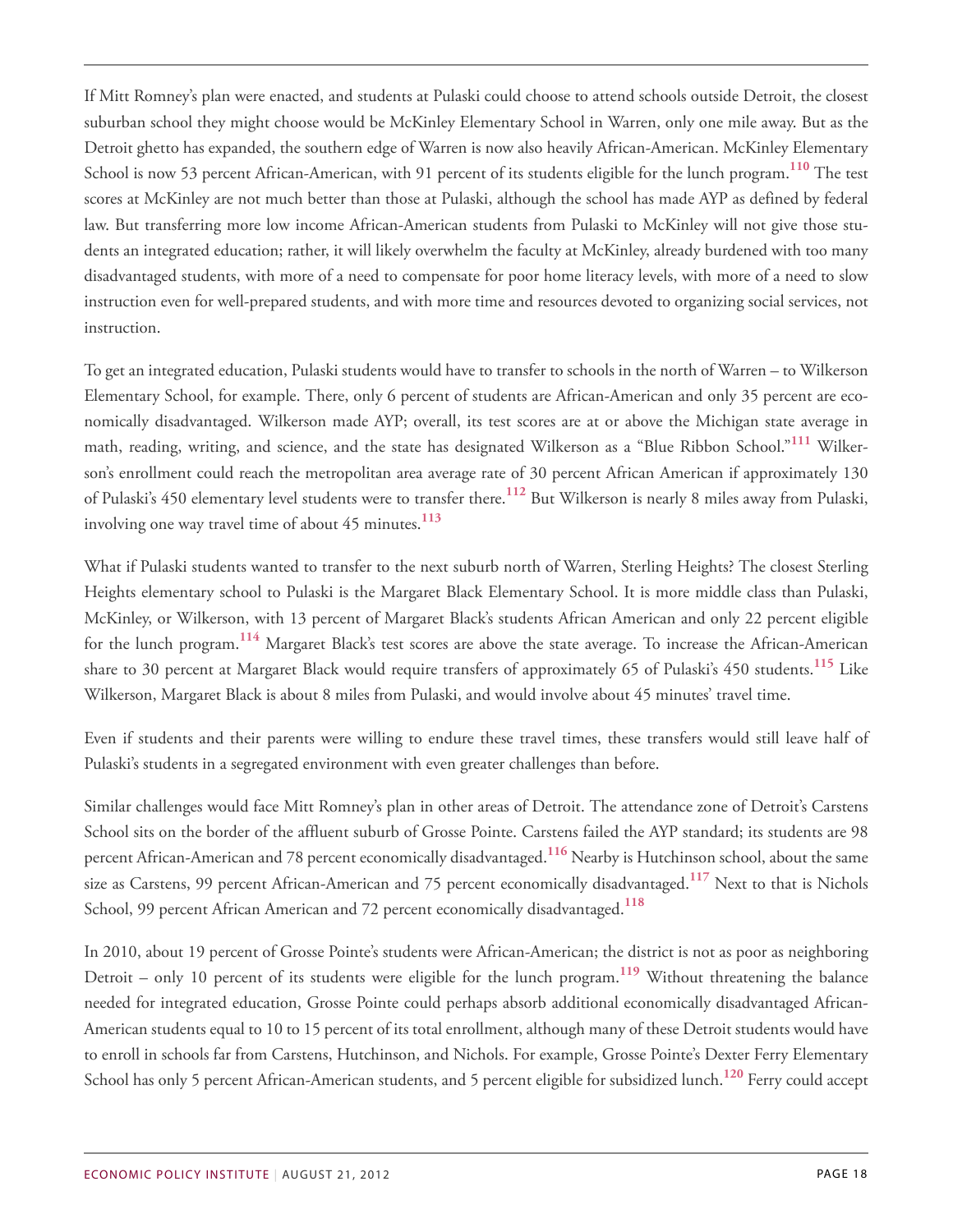many economically disadvantaged African-American students from Detroit and still provide an integrated education. But Grosse Pointe's Ferry School is 11 miles from Detroit's Nichols school, another unacceptably long bus trip.

When there was no longer room for them at integrated schools in Grosse Pointe, students from Carstens, Hutchinson, and Nichols would have to travel long distances to suburbs on other sides of Detroit to find integrated education, but there they would compete for space with Detroit students who lived closer to those other borders.

#### *Choice and segregation*

In 1996, the State of Michigan enacted an inter-district choice plan that seems superficially similar to Mitt Romney's, but there are two critical differences. First, Michigan's Schools of Choice plan permits any student, not only low-income students, to choose a public school outside his or her district. Second, districts in Michigan can choose not to participate by not accepting any out-of-district transfer students, or they can accept only transfer students from other districts in the same county. **[121](#page-28-13)** Districts that do participate can specify how many places they will make available, with no independent evaluation of whether they actually have more or less capacity. **[122](#page-29-0)**

<span id="page-18-1"></span><span id="page-18-0"></span>The result has been an increase, not a decrease in school segregation. Districts like Grosse Pointe have simply declined to participate, and so do not take any low-income black students from neighboring Detroit. In other suburbs ("first ring" communities like those in the southern edge of Warren where the community has become increasingly black as the boundaries of Detroit's ghetto have expanded), white families in newly integrated and changing neighborhoods have utilized the choice program to drive (or carpool) their children to schools in districts even farther from Detroit. That's why, in the southern edge of Warren, McKinley Elementary School is s now predominantly majority African American and overwhelmingly poor. The community is in transition, but not (yet) so African American and poor as its neighborhood school. As middle-class white families have fled integrated education and transferred their children to whiter suburbs farther away, the school district has filled its empty seats with more transfers from Detroit, while its remaining white students also tend to be from low-income families who cannot afford to leave. Soon, we can expect McKinley Elementary to be another "failing" school, further exacerbating white flight of the middle-class families who remain, thanks to Michigan's Schools of Choice program.

<span id="page-18-3"></span><span id="page-18-2"></span>To see how white flight operates in Michigan's choice program, consider the nearby mostly middle class white community of St. Clair Shores. Its elementary school closest to Warren's McKinley Elementary is Harmon Elementary School in the Lakeview School District of St. Clair Shores, just 5½ miles east of McKinley. Only 8 percent of Harmon's students are African American. **[123](#page-29-1)** In 2010, St. Clair Shores as a whole had 3,300 students, of whom 192 (6 percent) were African American. **[124](#page-29-2)** Yet the 3,300 students included 1,150 Schools of Choice transfer students, almost all of whom were white. **[125](#page-29-3)** It is a reasonable assumption that these white students had transferred from their home schools (like McKinley) where black populations were increasing.

<span id="page-18-4"></span>Michigan's Schools of Choice program makes no provision for the transportation of students from their neighborhoods to their schools of choice outside their districts. Only non-working parents with automobiles and gas money (or members of carpools with such parents) can avail themselves of the program. The highways of metropolitan Detroit are now filled in the morning and afternoon hours with the cars of parents taking their children to distant schools. There are low-income African American parents from Detroit taking their children to first ring suburbs where neighborhoods are changing. And middle class white parents from first ring suburbs are taking their children to the second ring.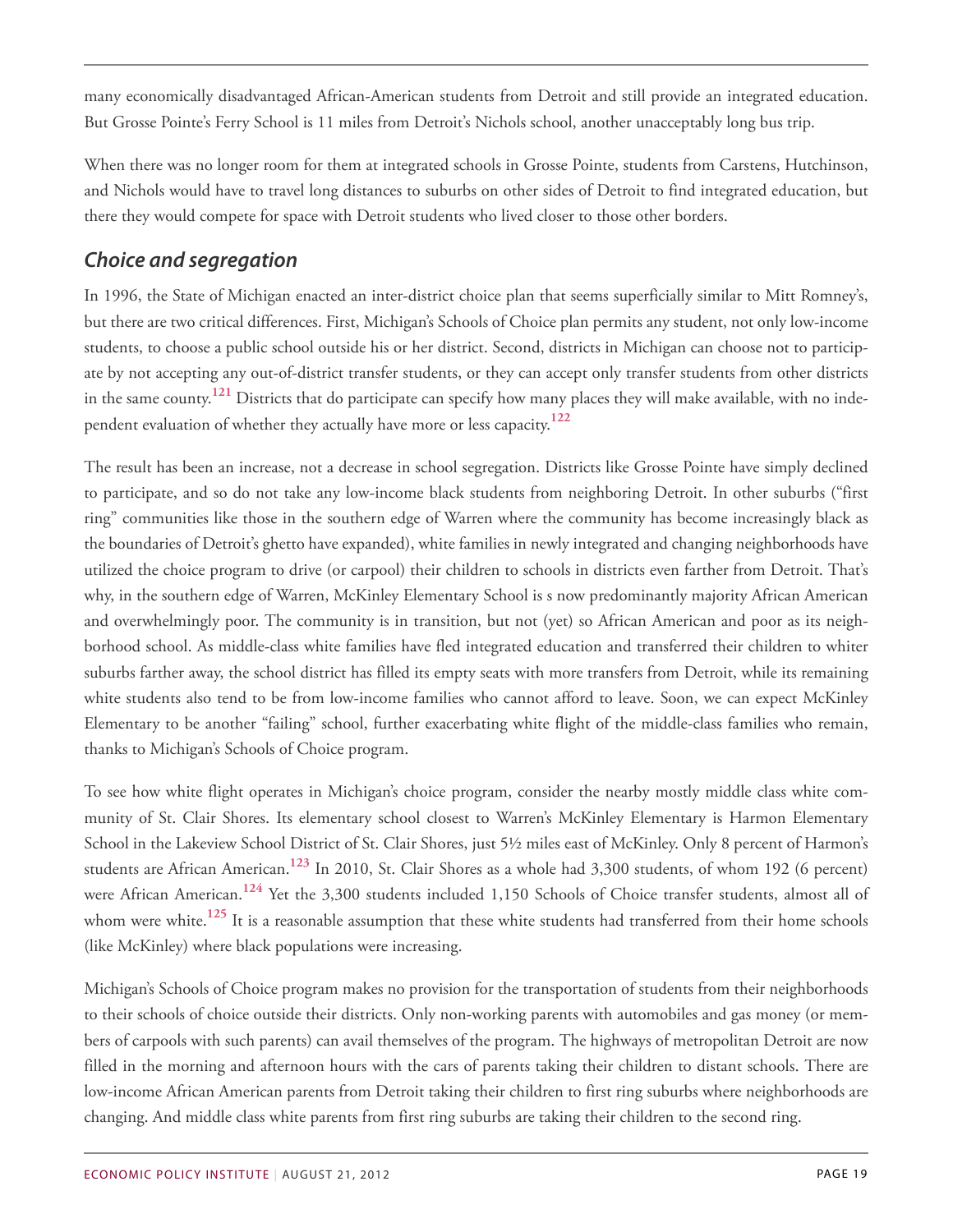While Mitt Romney's plan is superior to Michigan's Schools of Choice program, because it offers statewide public school choice only to low-income and special education students, this superior feature nonetheless generates an absurd result. Without requirements, or even incentives, for middle class children from the suburbs to choose schools in Detroit and create integrated environments there, those Detroit schools will empty out if low-income children choose to leave. In the best of circumstances, under Mitt Romney's plan, the Detroit metropolitan area will be left with empty schools in Detroit and the need for a massive school construction program in the suburbs to absorb low-income African American children choosing to attend integrated schools.

The economic, political and social costs of seeking to address the achievement gap without grappling with metropolitan residential segregation are and would be enormous, and a choice plan like Romney's would do nothing to ameliorate these costs.

There must be a better way.

#### *Conclusion*

<span id="page-19-0"></span>Despite the growing ideological divisions of our age, there has been a surprising political convergence on some issues related to urban policy, social services, and housing. From the spread of charter schools and school choice to the expansion of home ownership through financial deregulation, it is apparent that liberals and conservatives agree. Yet these points of agreement hide or exacerbate racial and economic segregation, and geographically concentrate its deleterious consequences. The Obama Administration's embrace of urban charter schools and school choice is emblematic of this convergence, yet in fact, charter schools are even more segregated than regular public schools. **[126](#page-29-4)** Despite lack of evidence of their efficacy, and strong empirical support for benefits of school integration, Administration officials fail to describe the achievement gap as a reflection of metropolitan segregation. Establishing racially homogenous charter schools in urban neighborhoods, even where charter schools are successful, is but the latest example of what George Romney's allies dismissed as "gilding the ghetto."

Quite aside from the destruction of neighborhood schools and the loss of parent connection to school entailed in largescale busing, there is no practical way to achieve racial school desegregation in Detroit, or in many other large metropolitan areas by employing Mitt Romney's plan. Even where first ring suburbs are in a process of transition and seem, perhaps only temporarily, to be integrated, these metropolises are simply too segregated, not only by race but by social class. If Mitt Romney's plan does not attack residential segregation, it will be unable to address the root causes of the achievement gap.

George Romney had a better approach. He understood that the suburbs themselves must be desegregated so that disadvantaged children could attend predominantly middle class schools in their own neighborhoods. Perhaps he understood that unless all suburbs in a metropolitan area were desegregated with some moderate and low-income housing, none would be integrated – white homeowners would flee the integrated communities for the segregated ones. Applying his insights to Detroit, George Romney wanted to force cities and towns like Warren, Sterling Heights, St. Clair Shores and Grosse Pointe to repeal their exclusionary zoning ordinances, to sponsor low- and moderate-income housing, and to accept scatter-site public housing in neighborhoods that serve schools like Wilkerson, Margaret Black, and Dexter Ferry.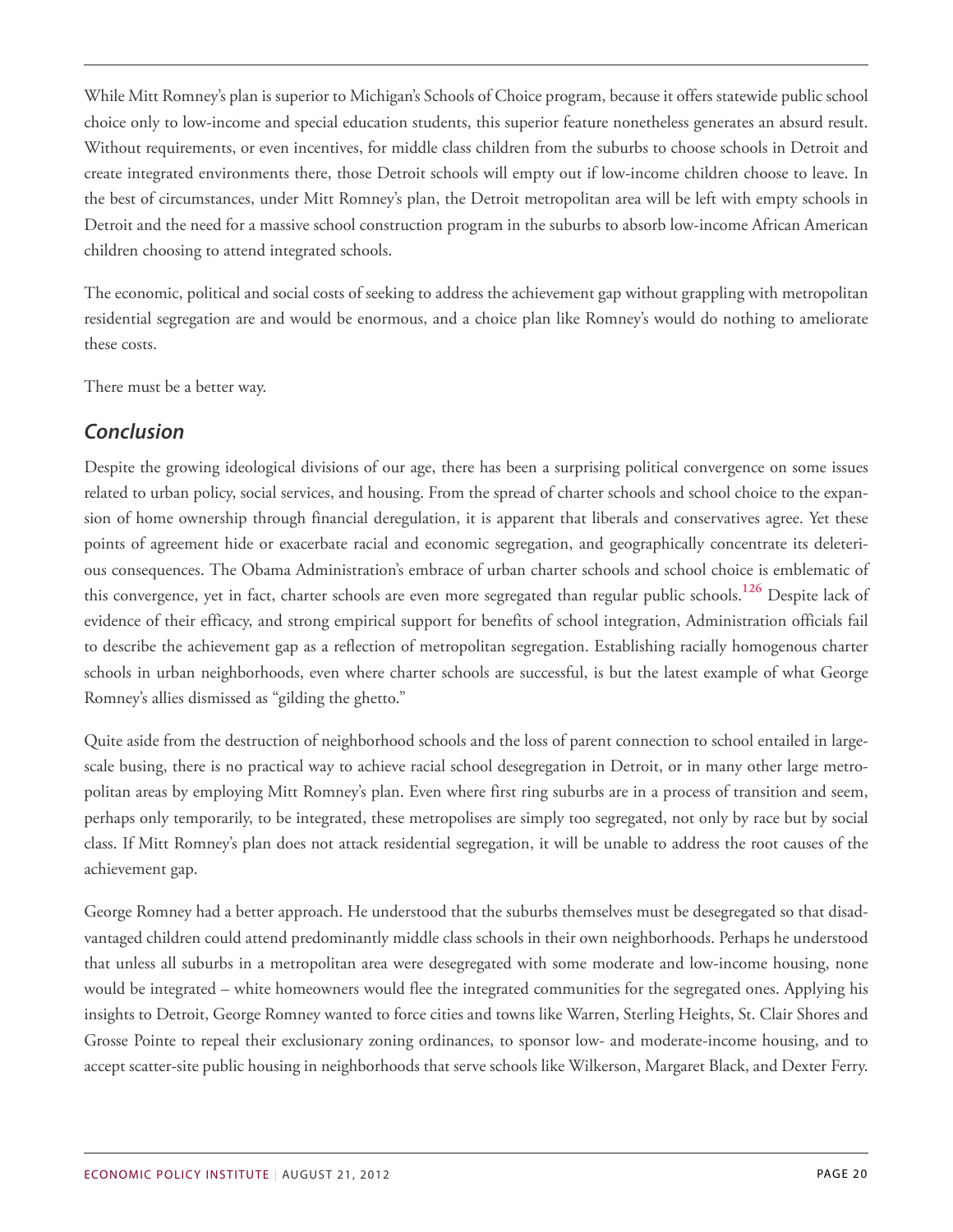George Romney was defeated in his efforts, and partly because of this defeat, the achievement gap between black and white children has not narrowed nearly as much as it might have done in the last half century. It is unlikely to narrow much further without revisiting the imperative of residential integration in our metropolitan areas.

Richard Rothstein is a research associate of the Economic Policy Institute and senior fellow at the Chief Justice Earl Warren Institute on Law and Social Policy at the University of California, Berkeley, School of Law. He is writing a book on the history *of residential segregation and can be contacted at riroth@epi.org.*

Mark Santow is an associate professor of history at the University of Massachusetts, Dartmouth. His book Saul Alinsky and the Dilemma of Race in the Postwar City *is forthcoming from University of Chicago Press. He is presently writing a book on the history of homeownership. Santow blogs at http://www.chantsdemocratic.blogspot.com.*

#### *Endnotes*

<span id="page-20-0"></span>**[1.](#page-0-0)** In 2004, 38 percent of all black students nationwide attended schools where 90 percent or more of students were minority (black or Latino), up from 34 percent in 1992. Racial isolation was even higher in the Northeast (51 percent, up slightly from 50 percent) and in the Midwest (46 percent, up from 40 percent). In New York State, the average black student attended a school where only 18 percent of students were white in 2004. In Michigan, the average black student attended a school where only 22 percent of students were white in 2004. Gary Orfield and Chungmei Lee. 2006. *Racial Transformation and the Changing Nature of Segregation.* The Civil Rights Project at Harvard University, January.

http://civilrightsproject.ucla.edu/research/k-12-education/integration-and-diversity/racial-transformation-and-thechanging-nature-of-segregation/orfield-racial-transformation-2006.pdf, Tables 3 and 11.

<span id="page-20-1"></span>**[2.](#page-0-1)** Schools with the most seriously disadvantaged students are not responsive to even the most well designed reform programs. "Our findings about schooling in truly disadvantaged communities offer a sobering antidote to a heady political rhetoric arguing that all schools can be improved." Anthony S. Bryk, Penny Bender Sebring, Elaine Allensworth, Stuart Luppescu, and John O. Easton. 2010. *Organizing Schools for Improvement. Lessons from Chicago*. Chicago: University of Chicago Press, p. 210. See also Richard Rothstein. 2004. *Class and Schools.* Washington, D.C.: The Economic Policy Institute.

<span id="page-20-2"></span>**[3.](#page-1-0)** Thomas A. Johnson. 1969. "Wilkins Assails U.S. School Move." *The New York Times*, July 4; Buresh, Bernice. 1969. "NAACP Raps Decision on Schools." *The Milwaukee Sentinel*, July 4: 18. http://news.google.com/newspapers?nid=1368&dat=19690704&id=FnRQAAAAIBAJ&sjid=NREEAAAAIBAJ&pg=7294,595037.

<span id="page-20-3"></span>**[4.](#page-1-1)** Mitt Romney, 2012. "Remarks on Education: 'A Chance for Every Child.'" Speech to U.S. Chamber of Commerce, Washington, D.C. May 23. http://mittromneycentral.com/speeches/2012-speeches/052312-remarks-on-education- %E2%80%9Ca-chance-for-every-child%E2%80%9D/; Romney for President, Inc. 2012. *A Chance for Every Child. Mitt Romney's Plan for Restoring the Promise of American Education*. May 23. http://www.mittromney.com/sites/default/ files/shared/120523-Education%20White%20Paper%20FINAL%20for%20PDF.pdf

<span id="page-20-4"></span>**[5.](#page-1-2)** We call this a small difference, but not everyone agrees. The proposed diminution of federal accountability sanctions was apparently serious enough to provoke Margaret Spellings, advisor and then Secretary of Education for President Bush, to resign from Romney's education advisory group. Trip Gabriel, 2012. "Vouchers Unspoken, Romney Hails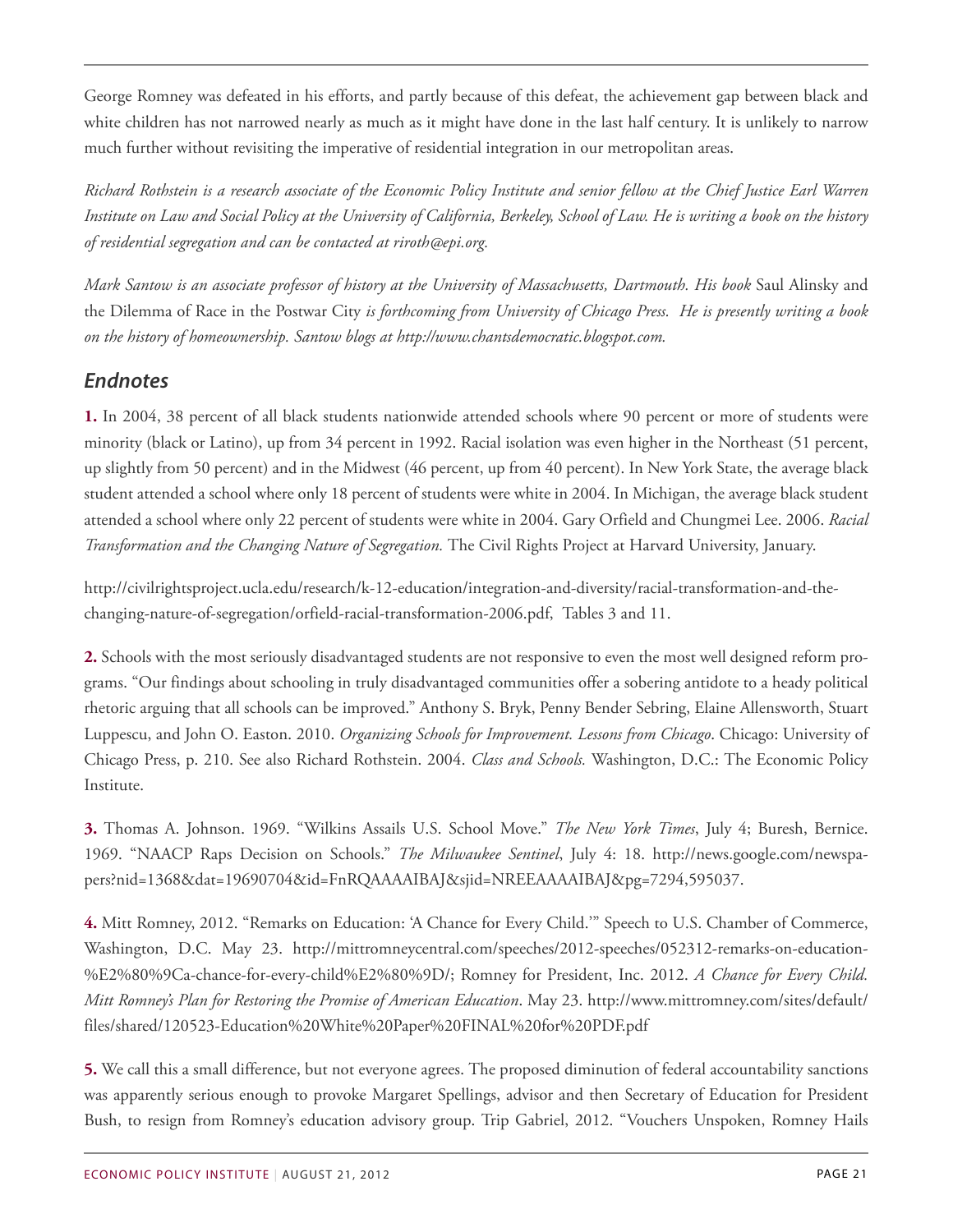School Choice." *The New York Times,* June 12. http://www.nytimes.com/2012/06/12/us/politics/in-romneys-vouchereducation-policy-a-return-to-gop-roots.html

<span id="page-21-0"></span>**[6.](#page-1-3)** Raising state caps on charter schools was one way states could gain points in the Obama Administration's "Race to the Top" competition.

<span id="page-21-1"></span>**[7.](#page-1-4)** The Romney plan says only students who use vouchers would be required to take the tests, not the full private school accepting the vouchers. But the plan also says that such testing will "ensure accountability." It is unclear how accountability could be ensured if all students in a school don't take the tests. In the past, many private schools have been unwilling to support a voucher plan if they would be required to participate in state accountability testing systems.

<span id="page-21-2"></span>**[8.](#page-1-5)** See for example, Susan E. Eaton. 2001. *The Other Boston Busing Story. What's Won and Lost Across the Boundary Line.* New Haven: Yale University Press.

<span id="page-21-3"></span>**[9.](#page-2-0)** Elizabeth Anderson. 2010. *The Imperative of Integration.* Princeton, NJ: Princeton University Press; Bryk et al. 2010; Robert Sampson, Patrick Sharkey and Steven Raudenbush. 2008. "Durable Effects of Concentrated Disadvantage on Verbal Ability among African-American Children." *Proceedings of the National Academy of Sciences* 105 (3): 845-852; Heather Schwartz. 2010. *Housing Policy is School Policy. Economically Integrative Housing Promotes Academic Success in Montgomery County, Maryland*. The Century Foundation. http://tcf.org/publications/pdfs/housing-policy-is-schoolpolicy-pdf/Schwartz.pdf; Jonathan Guryan. 2004. "Desegregation and Black Dropout Rates." *American Economic Review* 94, September: 919‑43; Eric A.Hanushek, John F. Kain, and Steven G. Rivkin. 2009. "New Evidence about *Brown v. Board of Education*: The Complex Effects of School Racial Composition on Achievement." *Journal of Labor Economics* 27, July: 349‑83; David A.Weiner, Byron F. Lutz, and Jens Ludwig. 2010. "The Effects of School Desegregation on Crime." National Bureau of Economic Research Working Paper NBER 15380, August 16 revision of September 2009; Amy Stuart Wells, Jennifer Jellison Holme, Anita Tijerina Revilla, and Awo Korantemaa Atanda. 2009. *Both Sides Now. The Story of School Desegregation's Graduates*. Berkeley: University of California Press.

<span id="page-21-4"></span>**[10.](#page-2-1)** See, for example, Jonathan Guryan. 2004. "Desegregation and Black Dropout Rates." *American Economic Review* 94 (4), September: 919-943; Rucker C. Johnson. 2011. "Long-Run Impacts of School Desegregation and School Quality on Adult Attainments." *National Bureau of Economic Research Working Paper* W16664. January. http://www.nber.org/ papers/w16664; David A. Weiner, Byron F. Lutz, and Jens Ludwig. 2010. "The Effects of School Desegregation on Crime." National Bureau of Economic Research Working Paper NBER 15380, August 16 revision of September 2009.

<span id="page-21-5"></span>**[11.](#page-2-2)** Schwartz. 2010.

<span id="page-21-6"></span>**[12.](#page-2-3)** James E. Ryan. 2012. "Romney's School Surprise." *The New York Times*, May 30. http://campaignstops.blogs.nytimes.com/2012/05/29/romneys-school-surprise/

<span id="page-21-7"></span>**[13.](#page-3-0)** Gary Miron, Jessica L. Urschel, and Nicholas Saxton. 2011. *What Makes KIPP Work? A Study of Student Characteristics, Attrition, and School Finance.* National Center for the Study of Privatization in Education, Teachers College, Columbia University. March; NEPC (National Education Policy Center). 2010. *New KIPP Study Underestimates Attrition Effects.* [http://nepc.colorado.edu/newsletter/2010/06/new-kipp-study-underestimates-attrition-effects-0;](http://nepc.colorado.edu/newsletter/2010/06/new-kipp-study-underestimates-attrition-effects-0) Michael Winerip. 2011. "Message from a Charter School: Thrive or Transfer." *The New York Times*, July 11.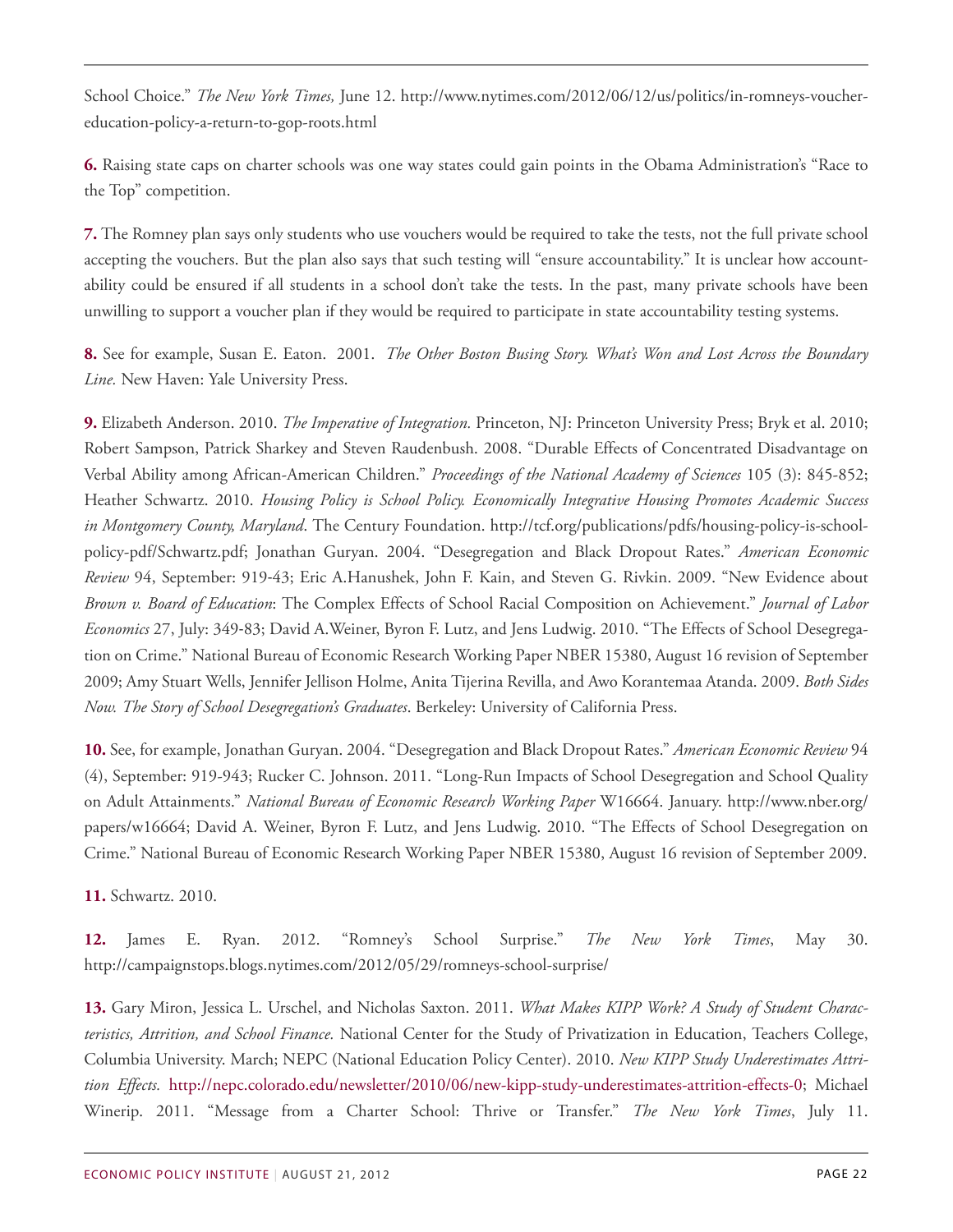http://www.nytimes.com/2011/07/11/nyregion/charter-school-sends-message-thrive-or-transfer.html; Martin Carnoy, Rebecca Jacobsen, Lawrence Mishel, and Richard Rothstein. 2005. *The Charter School Dust-Up. Examining the Evidence on Enrollment and Achievement*. New York: Teachers College Press.

<span id="page-22-0"></span>**[14.](#page-3-1)** Despite reports that residential segregation of African Americans has been declining, the exposure of the average black resident to whites is today less than it was in 1940, and has remained mostly unchanged since 1950. Richard Rothstein, 2012. *Racial Segregation Continues, and Even Intensifies.* The Economic Policy Institute, February 3. http://www.epi.org/publication/racial-segregation-continues-intensifies/, citing John R. Logan and Brian J. Stults. 2011. *The Persistence of Segregation in the Metropolis: New Findings from the 2010 Census.* US2010 Project, March 24. http://www.s4.brown.edu/us2010/Data/Report/report2.pdf

<span id="page-22-1"></span>**[15.](#page-3-2)** Albert O. Hirschman. 1970. *Exit, Voice, and Loyalty*. *Responses to Decline in Firms, Organizations, and States.* Cambridge, MA: Harvard University Press

<span id="page-22-2"></span>**[16.](#page-4-0)** Other prominent Republican advocates for integration were New York Governor Nelson Rockefeller, New York Senator Jacob Javits and Massachusetts Senator Edward Brooke. Together they were known as "Rockefeller Republicans."

<span id="page-22-3"></span>**[17.](#page-4-1)** Sidney Fine. 1997. "Michigan and Housing Discrimination, 1949-1968." *Michigan Historical Review* 23 (2), Fall: 81-114. http://www.law.msu.edu/clinics/rhc/MI\_Housing\_Disc.pdf, p. 96-97. The quotation is that of the Michigan Attorney General, interpreting the powers of the new commission.

<span id="page-22-4"></span>**[18.](#page-4-2)** Ibid, p. 97

<span id="page-22-5"></span>**[19.](#page-4-3)** Ibid, p. 99.

<span id="page-22-6"></span>**[20.](#page-4-4)** Clark R. Mollenhoff. 1968. *George Romney. Mormon in Politics*. New York: Meredith Press, p. 206.

<span id="page-22-7"></span>**[21.](#page-4-5)** Ibid, p. 216.

<span id="page-22-8"></span>**[22.](#page-5-0)** Ibid, pp. 218, 223, 232, 233, 235.

<span id="page-22-9"></span>**[23.](#page-5-1)** Ibid, p. 203.

<span id="page-22-10"></span>**[24.](#page-5-2)** Theodore H. White. 1969. *The Making of the President 1968*. New York: Atheneum Publishers, p. 37.

<span id="page-22-11"></span>**[25.](#page-5-3)** Mollenhoff 1968, p. 201.

<span id="page-22-12"></span>**[26.](#page-5-4)** Antoni E. Gollan. 1967. *Romney – Behind the Image*. Arlington, VA: Crestwood Books, 43.

<span id="page-22-13"></span>**[27.](#page-5-5)** White. 1969, p. 37.

<span id="page-22-14"></span>**[28.](#page-5-6)** Mollenhoff 1968, p. 83. Emphasis added.

<span id="page-22-15"></span>**[29.](#page-6-0)** The classic accounts of how FHA and VA policies exacerbated and extended racial segregation after World War II are Kenneth Jackson. 1985. *Crabgrass Frontier: the Suburbanization of the United States*, Oxford University Press, par-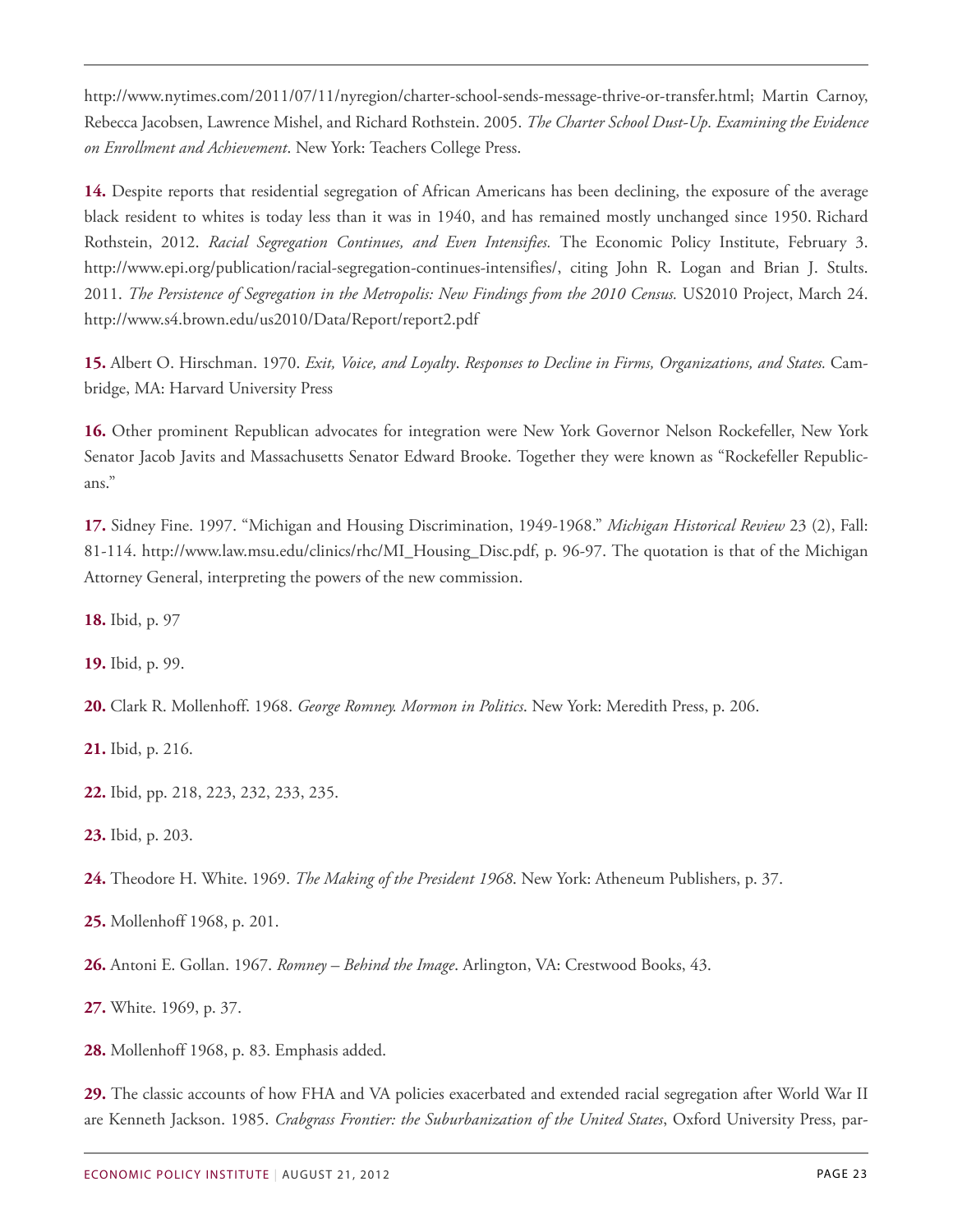ticularly chapters 11 and 12; and Douglas S. Massey and Nancy A. Denton. 1993. *American Apartheid. Segregation and the Making of the Underclass*. Cambridge, MA: Harvard University Press. On the effect of these policies in the Detroit area, see Thomas Sugrue. 1996. *The Origins of the Urban Crisis*: *Race and Inequality in Postwar Detroit,* Princeton University Press.

<span id="page-23-0"></span>**[30.](#page-6-1)** Fine 1997, p. 99.

<span id="page-23-1"></span>**[31.](#page-6-2)** Robert C. Weaver. 1948, 1967. *The Negro Ghetto.* New York: Russell & Russell, p. 324

<span id="page-23-2"></span>**[32.](#page-6-3)** Hirsch, Arnold R. 2000. "Choosing Segregation. Federal Housing Policy Between Shelley and Brown." In John F. Bauman, Roger Biles, and Kristin M. Szylvian. *From Tenements to the Taylor Homes. In Search of an Urban Housing Policy in Twentieth Century America*. University Park, Pennsylvania: The Pennsylvania State University Press, pp. 206-225, 215-216, 219-221.

<span id="page-23-3"></span>**[33.](#page-6-4)** Raymond A. Mohl. 2002. *The Interstates and the Cities: Highways, Housing, and the Freeway Revolt. Urban Expressways and the Central Cities in Postwar America*. Research Report. Poverty and Race Research and Action Council (PRRAC). http://www.prrac.org/pdf/mohl.pdf, 6-7.

<span id="page-23-4"></span>**[34.](#page-7-0)** Thomas H. MacDonald. 1947. "The Case for Urban Expressways." *American City* 62, June: 92-93, 92; also cited by Mohl. 2002, pp. 6-7.

<span id="page-23-5"></span>**[35.](#page-7-1)** Mohl 2002, pp. 17-18.

<span id="page-23-6"></span>**[36.](#page-7-2)** Gary T. Schwartz. 1976. "Urban Freeways and the Interstate System," *Southern California Law Review* 49 (3), March: 406-513, 485 n. 481. The official was Alfred E. Johnson, interviewed by Schwartz in 1972. In 1955 when the federal interstate system was funded, Johnson's title was "executive secretary." The position was renamed several years later.

<span id="page-23-7"></span>**[37.](#page-7-3)** Schwartz 1976, pp. 406-513, 483

<span id="page-23-8"></span>**[38.](#page-7-4)** *Garrett v. Hamtramck*. 1974. U.S. Sixth Circuit Court of Appeals, 503 F.2d 1236, September 26, 1239.

<span id="page-23-9"></span>**[39.](#page-7-5)** United States Commission on Civil Rights. 1961. *Book 4. Housing. 1961 Commission on Civil Rights Report.* Washington, D.C.: Government Printing Office, p. 100.

<span id="page-23-10"></span>**[40.](#page-7-6)** Yale Rabin. 1989. "Expulsive Zoning: The Inequitable Legacy of *Euclid*." In Charles Haar and Jerold Kayden, eds. *Zoning and the American Dream: Promises Still to Keep*. Chicago: Planners Press, 110.

<span id="page-23-11"></span>**[41.](#page-7-7)** *Garrett v. Hamtramck* 1974 at 1246.

<span id="page-23-12"></span>**[42.](#page-7-8)** Ibid.

<span id="page-23-13"></span>**[43.](#page-7-9)** Ibid at 1156-1157.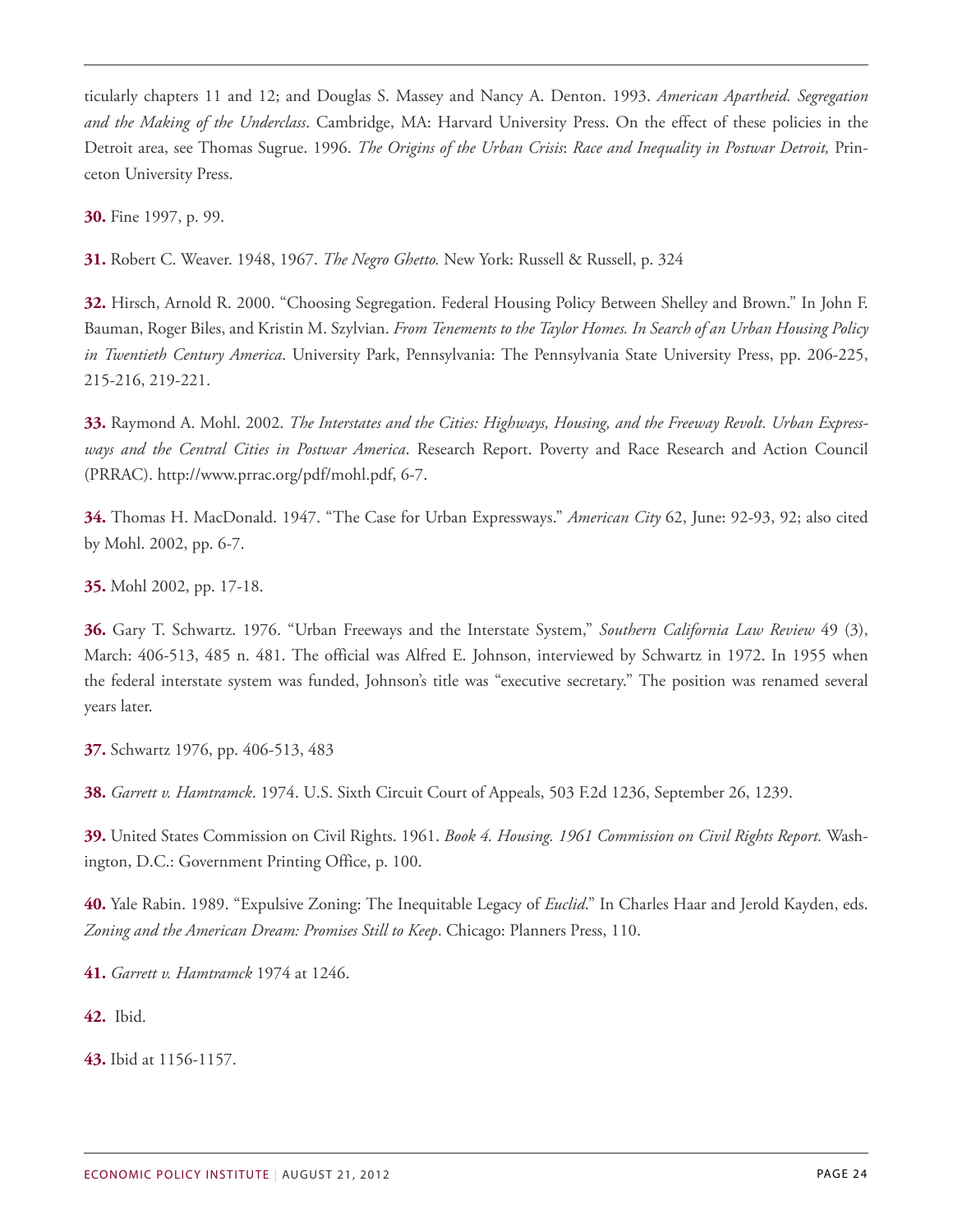<span id="page-24-0"></span>**[44.](#page-8-0)** Fine 1997, pp. 87-93; United States Commission on Civil Rights 1961, pp. 125-126; *McKibbin v. Corporation and Securities Commission*. 1963. Michigan Supreme Court 369 Mich. 69, February 6.

<span id="page-24-1"></span>**[45.](#page-8-1)** Tony Zineski and Michael Kenyon. 1968. "Where the Racism Really Is – In the Suburbs." *Detroit Scope Magazine*, August 31: 6-10, p. 6.

<span id="page-24-2"></span>**[46.](#page-8-2)** Hugh McDonald. 1970a. "How Warren Became Integration Test City." *Detroit News*, July 22: 1A.

<span id="page-24-3"></span>**[47.](#page-8-3)** To be precise, with its 30 percent black workforce and a total population of 179,000, Warren had 28 non-white resident families, 22 of whom lived on the grounds of a federal installation where they worked. William Lilley III. 1970b. "Housing Report. Romney Faces Political Perils with Plan to Integrate Suburbs." *The National Journal* 2, October 17: 2251-2263, 2258.

<span id="page-24-4"></span>**[48.](#page-8-4)** Riddle, David. 1998. "HUD and the Open Housing Controversy of 1970 in Warren, Michigan." *Michigan Historical Review* 24 (2), Fall: 1-36, 1 n. 2; McDonald 1970a. The couple eventually announced that they would move, but were dissuaded by a petition asking them to stay, circulated by community churches in support of integration.

<span id="page-24-5"></span>**[49.](#page-8-5)** Riddle 1998, p. 1 n. 2; David Riddle. 2000. "Race and Reaction in Warren, Michigan, 1971 to 1974: 'Bradley v. Milliken' and the Cross-District Busing Controversy." *Michigan Historical Review* 26 (2), Fall: 1-49; Hugh McDonald. 1970b. "'Integrate or Lose Funds.' Warren was Given Romney Ultimatum." *The Detroit News*, July 24: 1A, 6A; Chris Bonastia. 2004. "Hedging His Bets. Why Nixon Killed HUD's Desegregation Efforts." *Social Science History* 28 (1), Spring: 19-52, 30.

<span id="page-24-6"></span>**[50.](#page-8-6)** Riddle 1998, p. 1 n. 2.

<span id="page-24-7"></span>**[51.](#page-9-0)** For some examples of these various studies and reports, see "Memorandum: Priority Proposals of the Civil Rights Task Force," December 5<sup>th</sup> 1966, Department of Justice, Offices Files of the White House Aides, James Gaither, Box 372, Lyndon B. Johnson Presidential Library (LBJPL); Paul N. Ylvisaker to the President, July 7<sup>th</sup> 1967, 1966 Task Force on Cities Folder, Box 4, Task Force Reports, LBJPL; Joseph Califano to Robert Weaver, August 25<sup>th</sup> 1967, "Task Force on Housing and Urban Development, 1968" folder, Office files of the White House Aides, Joseph Califano, Box 78, LBJPL.

<span id="page-24-8"></span>**[52.](#page-9-1)** Prominent members of the task forces included the President's personal assistant for domestic affairs (and later Secretary of Health, Education, and Welfare) Joseph Califano, United Auto Workers president Walter Reuther, National Urban League executive director Whitney Young, Senator Abraham Ribicoff, and Attorney General Katzenbach.

<span id="page-24-9"></span>**[53.](#page-9-2)** Dearborn had a population of 104,000, including only two black families and some live-in black domestics. Lilley1970b, p. 2258.

<span id="page-24-10"></span>**[54.](#page-9-3)** Zineski and Kenyon 1968, p. 6.

<span id="page-24-11"></span>**[55.](#page-9-4)** Otto Kerner, et al. 1968. *Report of the National Advisory Commission on Civil Disorders*. New York: Bantom Books, pp. 84-86, 107.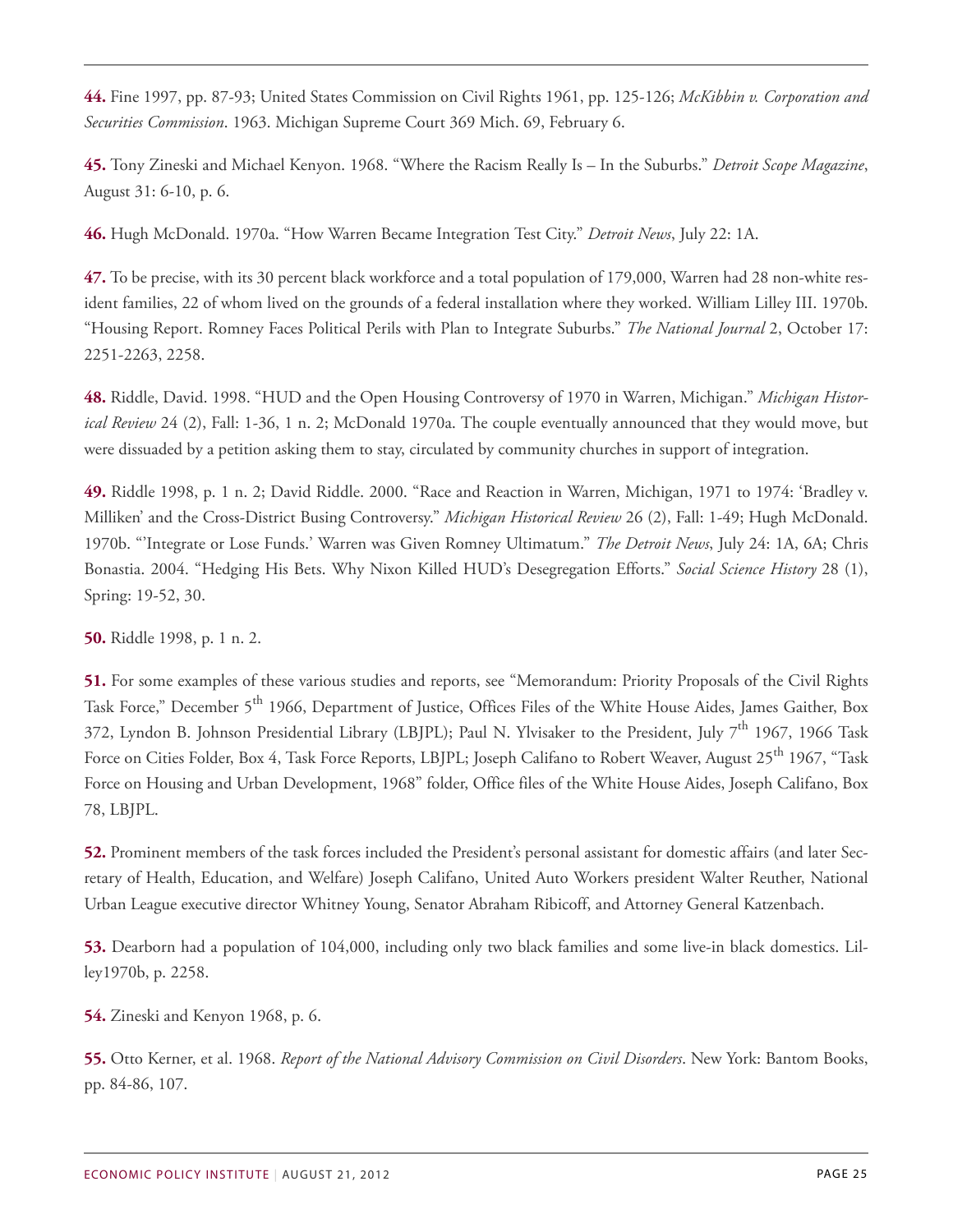<span id="page-25-0"></span>**[56.](#page-10-0)** William Chapman. 1967. Romney Looks at Harlem." *The Washington Post*, September 17: A2; Sanford D. Horwitt. 1989. *Let Them Call Me Rebel. Saul Alinsky – His Life and Legacy.* New York: Alfred A. Knopf, p. 486; Chicago Daily Defender. 1967. "TWO's Rev. Brazier is Host to Romney: Michigan's Governor Tours Woodlawn Neighborhood." *The Chicago Daily Defender*, September 21; T George Harris. 1967. *Romney's Way. A Man and an Idea*. Englewood Cliffs, N.J.: Prentice-Hall, Inc., pp. ix, 205.

<span id="page-25-1"></span>**[57.](#page-10-1)** Kerner et al. 1968, pp. 112-113, 158-160.

<span id="page-25-2"></span>**[58.](#page-10-2)** Ibid, p. 406.

<span id="page-25-3"></span>**[59.](#page-10-3)** Ibid, p. 22.

<span id="page-25-4"></span>**[60.](#page-11-0)** Ibid, pp. 480 – 482.

<span id="page-25-5"></span>**[61.](#page-11-1)** Chapman 1967.

<span id="page-25-6"></span>**[62.](#page-11-2)** George Romney. 1968. *The Concerns of a Citizen*. New York: G.P. Putnam's Sons, p. 69.

<span id="page-25-7"></span>**[63.](#page-11-3)** Ibid, p. 53.

<span id="page-25-8"></span>**[64.](#page-11-4)** Mollenhoff 1968, p. 256.

<span id="page-25-9"></span>**[65.](#page-11-5)** Nomination of George W. Romney. Hearing before the Committee on Banking and Currency, United States Senate, Ninety-First Congress, First Session, on the Nomination of George W. Romney to be Secretary of the Department of Housing and Urban Affairs, January 16, 1969. Washington, D.C.: U.S. Government Printing Office, pp. 13-14; William Lilley III. 1970a. "CPR Report. Romney Lines Up HUD Money Programs to Back Operation Breakthrough Housing Push." *The National Journal*, January 31: 232-241, pp. 232-233.

<span id="page-25-10"></span>**[66.](#page-11-6)** Romney 1968, p. 75.

<span id="page-25-11"></span>**[67.](#page-11-7)** Romney 1968, p. 77.

<span id="page-25-12"></span>**[68.](#page-12-0)** Nomination of George W. Romney, pp. 10-11, 15, 19,

<span id="page-25-13"></span>**[69.](#page-12-1)** John Herbers. 1969. "Romney Making His Greatest Impact Outside Government by Challenging U.S. Institutions." *The New York Times*, May 15: 32.

<span id="page-25-14"></span>**[70.](#page-12-2)** Report of Task Force on Equal Opportunity in Housing, 9/26/69, HUD Office of Equal Opportunity. National Committee Against Discrimination in Housing Papers, Tulane University, Box 170, Folder 29, p. 4.

<span id="page-25-15"></span>**[71.](#page-12-3)** Lilley 1970b, p. 2252; See also Christopher Bonastia, *Knocking on the Door: the Federal Government's Attempt to Desegregate the Suburbs*, Princeton University Press, 2006.

<span id="page-25-16"></span>**[72.](#page-12-4)** Michael N. Danielson. 1976. *The Politics of Exclusion.* New York: Columbia University Press, 219-220; McDonald 1970b, p. 6A.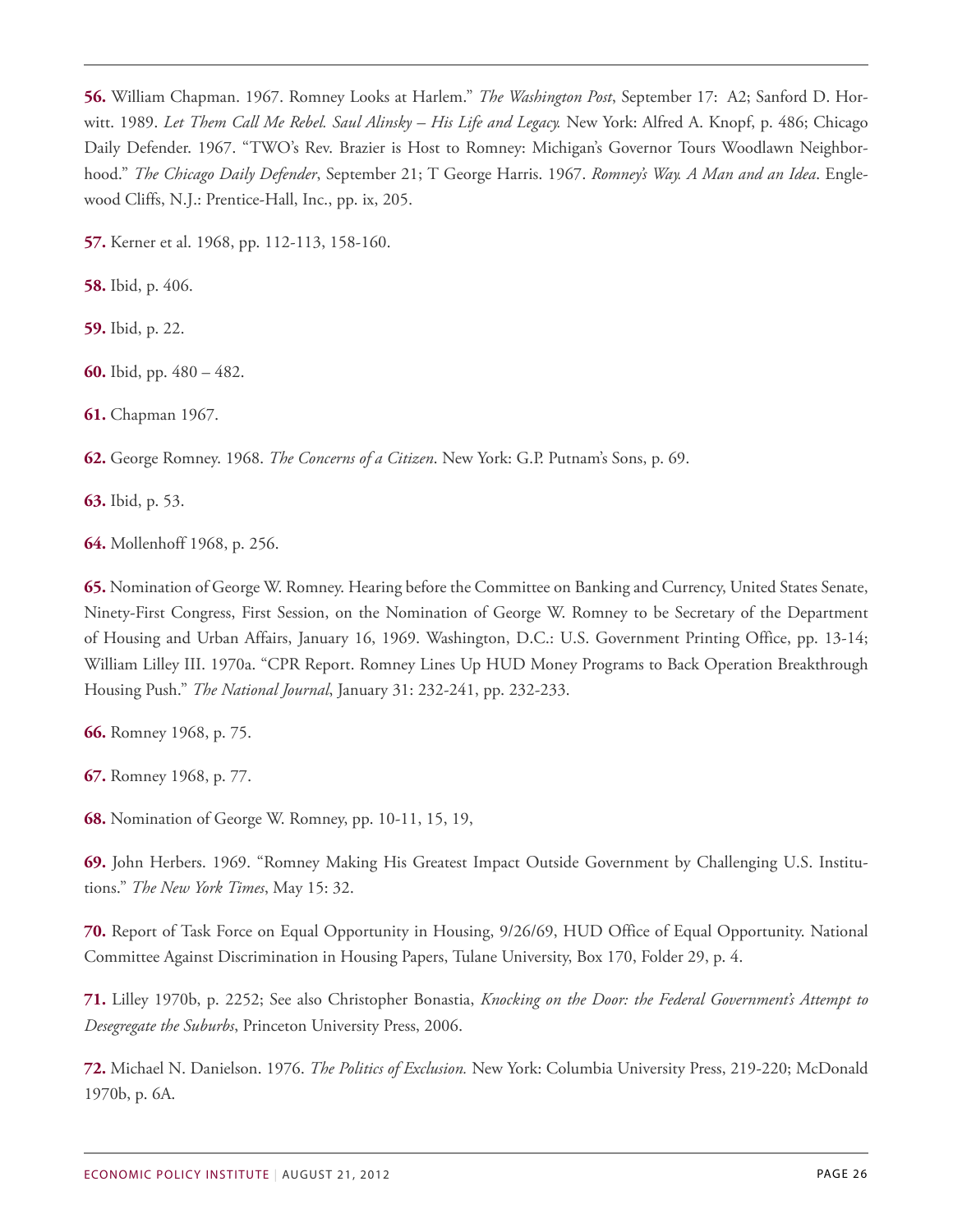<span id="page-26-0"></span>**[73.](#page-12-5)** For a further sense of Romney's ideas, see his speech before the Town Hall of California, April 17<sup>th</sup> 1970, RG 207, General Records of the Dept. of HUD, Office of the Under Secretary, Staff Correspondence, 1969-1972, Box 35, National Archives II. On Open Communities, see Charles M. Lamb. 2005. *Housing Segregation in Suburban America Since 1960: Presidential and Judicial Politics*. New York, NY: Cambridge University Press, pp. 60-84; Memo by Chapin, no date, attached to Memo from Van Dusen to Romney, August 15<sup>th</sup> 1969, Romney Papers, Box 10, Bentley Historical Library, Ann Arbor MI; and more generally, RG 207, General Records of HUD, Office of the Under Secretary, Subject Files of Richard C. Van Dusen, 1969-1972, Box 10.

<span id="page-26-1"></span>**[74.](#page-13-0)** Lamb 2005, 71-75.

<span id="page-26-2"></span>**[75.](#page-13-1)** Ibid, p. 80.

<span id="page-26-3"></span>**[76.](#page-13-2)** Ibid, p. 83; Danielson 1976, p. 222.

<span id="page-26-4"></span>**[77.](#page-13-3)** Danielson 1976, p. 222; Bonastia 2006, p.105

<span id="page-26-5"></span>**[78.](#page-13-4)** Lamb 2005, p. 239; Lilley 1970b, pp. 2252, 2256.

<span id="page-26-6"></span>**[79.](#page-13-5)** Lamb 2005, p. 229.

<span id="page-26-7"></span>**[80.](#page-13-6)** Lilley 1970b, p. 2262.

<span id="page-26-8"></span>**[81.](#page-13-7)** Lilley 1970b, p. 2251, 2253; the phrase was used by other integrationists as well, for example John F. Kain and Joseph Persky. 1969. "Alternatives to the Gilded Ghetto." *The Public Interest* 14, Winter: 74-87

<span id="page-26-9"></span>**[82.](#page-13-8)** Lilley 1970b, p. 2253.

<span id="page-26-10"></span>**[83.](#page-14-0)** Ibid, p. 2252; National Association of Home Builders. 1970. "Barba Urges Retention of Tested FHA Housing Programs in HUD's Proposed Revision of Nation's Housing Laws," *NAHB Washington Scope*, June 12:1-2.

<span id="page-26-11"></span>**[84.](#page-14-1)** Lamb 2005, p. 86; *Yarborough v. Warren*. 1974. United States District Court for the Eastern District of Michigan, Southern Division, 383 F. Supp. 679.

<span id="page-26-12"></span>**[85.](#page-14-2)** McDonald 1970b, p. 1A.

<span id="page-26-13"></span>**[86.](#page-14-3)** McDonald 1970b, p. 6A

<span id="page-26-14"></span>**[87.](#page-14-4)** Ibid.

<span id="page-26-15"></span>**[88.](#page-14-5)** Danielson 1976, pp. 223-224; Lamb 2005, pp. 90-91; Bonastia 2006, pp.105-108.

<span id="page-26-16"></span>**[89.](#page-14-6)** Lamb 2005, pp. 124, 93; *Yarborough v. Warren* 1974.

<span id="page-26-17"></span>**[90.](#page-14-7)** Lilley 1970b, p. 2256.

<span id="page-26-18"></span>**[91.](#page-14-8)** Ibid, p. 2254.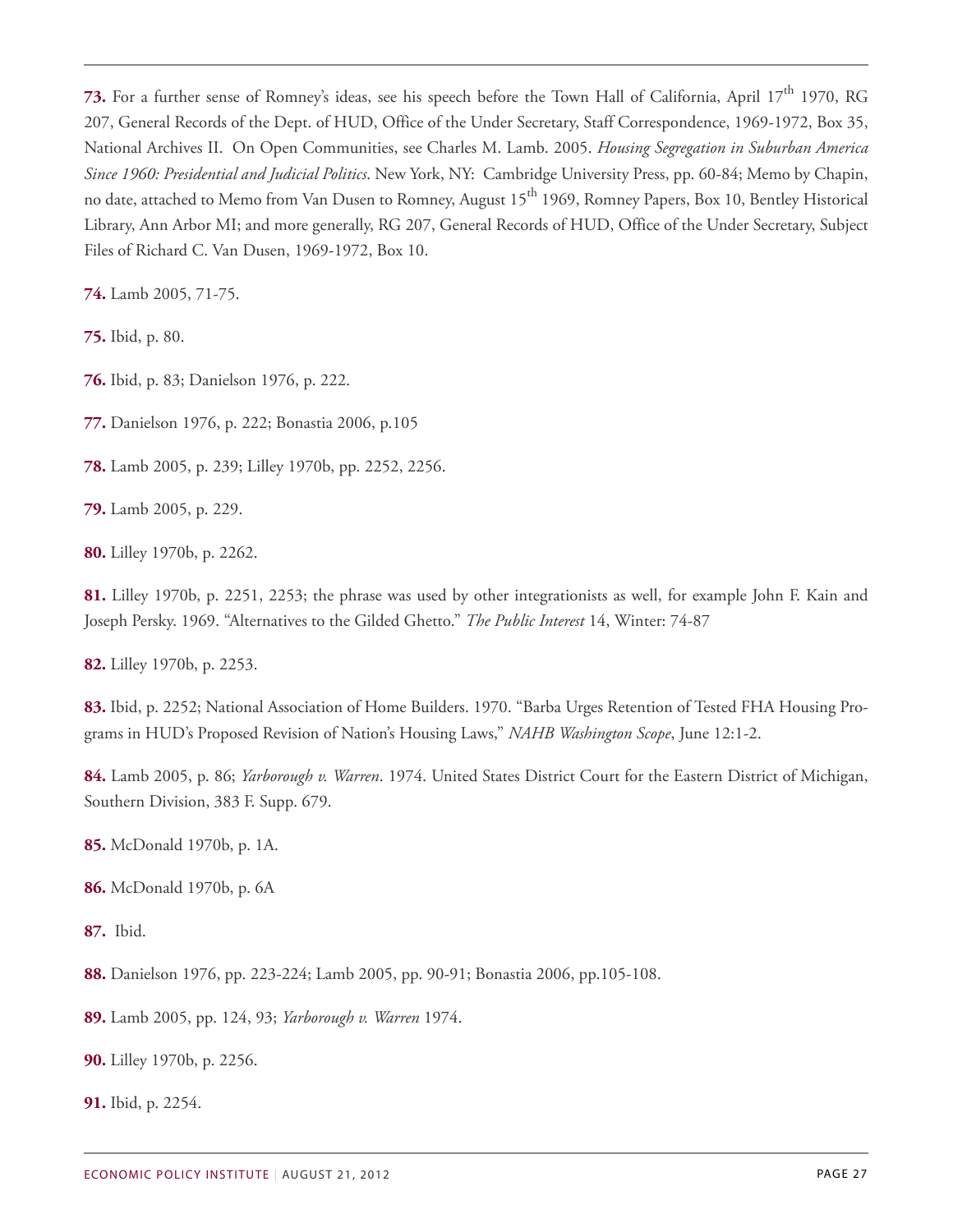<span id="page-27-0"></span>**[92.](#page-14-9)** Ibid, p. 2256.

<span id="page-27-1"></span>**[93.](#page-15-0)** Nicholas Lemann. 1991. *The Promised Land*. New York: Alfred A. Knopf, p. 209.

<span id="page-27-2"></span>**[94.](#page-15-1)** Lamb 2005, pp. 96-97.

<span id="page-27-3"></span>**[95.](#page-15-2)** Lamb 2005, p. 127; Bonastia 2006, pp.135-136.

<span id="page-27-4"></span>**[96.](#page-15-3)** Danielson 1976, p. 225.

<span id="page-27-5"></span>**[97.](#page-15-4)** Lilley 1970b, p. 2259.

<span id="page-27-6"></span>**[98.](#page-15-5)** Richard M. Nixon. 1970. "The President's News Conference," December 10. *The American Presidency Project*. http://www.presidency.ucsb.edu/ws/?pid=2840#axzz1y8oEdhy5

<span id="page-27-7"></span>**[99.](#page-15-6)** Nixon 1970; Lamb 2005, pp. 84, 97, 144, 160-163

<span id="page-27-8"></span>**[100.](#page-15-7)** Lamb 2005, pp. 117-118.

<span id="page-27-9"></span>**[101.](#page-15-8)** Lilley 1970b, pp. 2262, 2251, 2258-59.

<span id="page-27-10"></span>**[102.](#page-15-9)** Lamb 2005, p. 137; Yale Law Journal. 1971."The Equal Protection Clause and Exclusionary Zoning After *Valtierra* and *Dandridge.*" *Yale Law Journal* 81 (1), November: 61-86.

<span id="page-27-11"></span>**[103.](#page-16-0)** Lamb 2005, p. 96 n 195.

<span id="page-27-12"></span>**[104.](#page-16-1)** The Census Bureau defines the "Detroit–Warren–Livonia Metropolitan Statistical Area (MSA) as including the six counties of Lapeer, Livingston, Macomb, Oakland, St. Clair, and Wayne. The city of Detroit is located in Wayne County, and Detroit's population is about 40 percent of the total population of Wayne County.

<span id="page-27-13"></span>**[105.](#page-16-2)** Race and economic disadvantage data are from the Detroit Public Schools, http://detroitk12.org/schools/reports/ profiles/district\_profile.pdf. The estimate of 85 percent eligible for lunch subsidies is based on grades 1-5 only, because students in higher grades are less likely to claim subsidies even though they are eligible. In Wayne County, 91 percent of all students in the lunch subsidy program are eligible for free, rather than reduced price lunches. We assume that the percentage is higher in Detroit itself, and lower in Wayne County suburbs, thus the conclusion that "virtually all" of those in Detroit who are eligible for subsidies are in the free lunch category.

<span id="page-27-14"></span>**[106.](#page-16-3)** National Center for Education Statistics, Common Core of Data (NCES, CCD). "CCD Build a Table," http://nces.ed.gov/ccd/bat/

<span id="page-27-15"></span>**[107.](#page-16-4)** Mitt Romney's proposal extends to any school in the state of Michigan, but travel by Detroit students to schools beyond the metropolitan area is mostly out of the question. Boston's METCO program (see note 8, above), sometimes included opportunities for African-American children from Boston to stay overnight with host families in distant suburbs, especially in cases where they would miss the regular bus transportation home if they remained for after school clubs and other activities. Such an option would not, however, be available for elementary school students.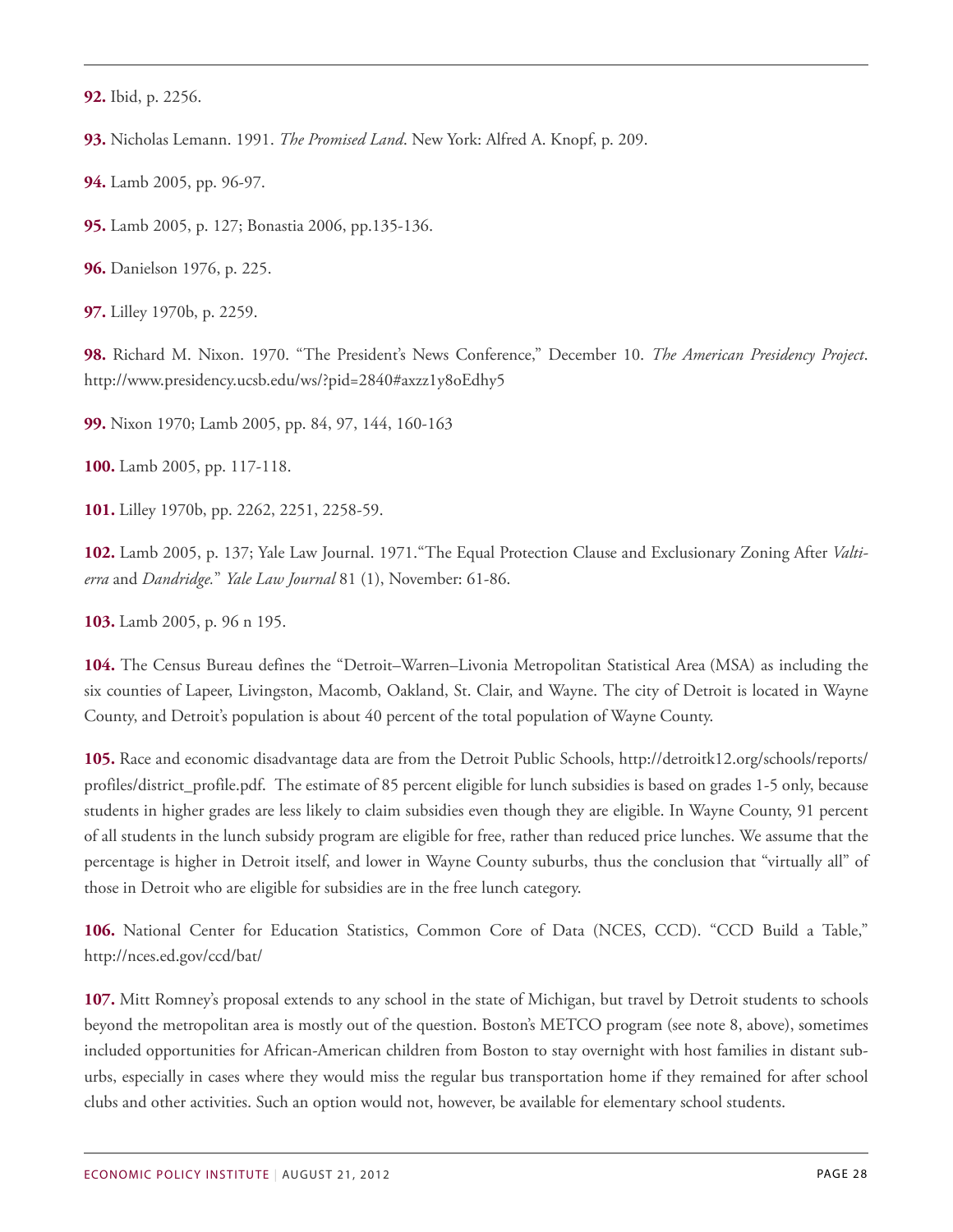<span id="page-28-0"></span>**[108.](#page-16-5)** For a school attendance zone map, see the Pulaski Elementary-Middle School site at http://detroitk12.org/schools/ boundaries/297.pdf

<span id="page-28-1"></span>**[109.](#page-16-6)** Pulaski Elementary-Middle School profile report, http://detroitk12.org/schools/reports/profiles/297.pdf. The economically disadvantaged percentage estimate for Pulaski and other Detroit elementary-middle schools discussed subsequently includes first through fifth grades only for the best comparison with suburban elementary schools. As students get beyond these elementary grades, enrollment in the lunch program is no longer a good indicator of economic disadvantage.

<span id="page-28-2"></span>**[110.](#page-17-0)** http://www.education.com/schoolfinder/us/michigan/warren/mckinley-elementary-school/#students-and-teachers

<span id="page-28-3"></span>**[111.](#page-17-1)** http://www.wcskids.net/curriculum/annual\_report/reports/0910/annual/Wilkerson\_ppt.pdf, slides 18, 20, 23.

<span id="page-28-4"></span>**[112.](#page-17-2)** This assumes that 130 of Wilkerson's white students were displaced by the transfers. Mitt Romney's plan, however, proposes only voluntary transfers and only of disadvantaged (and special education) students. It is unlikely that 130 of Wilkerson's white students would disappear to make room for Pulaski transfer students. In the equally unlikely event that Wilkerson could expand to include Pulaski students without any displacement, then approximately 200 Pulaski students could transfer.

<span id="page-28-5"></span>**[113.](#page-17-3)** Google Maps estimates the school-to-school travel time, depending on traffic conditions to be from 20 to 30 minutes. We increased this, perhaps not sufficiently, to include time children would require to get to Pulaski to board the bus, or the stops a bus would make to pick children up at various points in the Pulaski attendance zone.

<span id="page-28-6"></span>**[114.](#page-17-4)** http://www.greatschools.org/cgi-bin/mi/other/3589#toc

<span id="page-28-7"></span>**[115.](#page-17-5)** Again, assuming an equivalent number of white students would be displaced. If Margaret Black were simply to expand to accommodate Pulaski students until the African American percentage reached 30, approximately 90 students would have to transfer.

<span id="page-28-8"></span>**[116.](#page-17-6)** http://detroitk12.org/schools/reports/profiles/056.pdf

<span id="page-28-9"></span>**[117.](#page-17-7)** http://detroitk12.org/schools/reports/profiles/174.pdf

<span id="page-28-10"></span>**[118.](#page-17-8)** http://detroitk12.org/schools/reports/profiles/273.pdf

<span id="page-28-11"></span>**[119.](#page-17-9)** NCES, CCD.

<span id="page-28-12"></span>**[120.](#page-17-10)** http://www.schooldigger.com/go/MI/schools/2574006218/school.aspx

<span id="page-28-13"></span>**[121.](#page-18-0)** This provision was inserted in the law to ensure that suburban counties in the metropolitan Detroit area could participate in the program without having to accept black students from Detroit itself. E-mail message to authors from Professor David Arsen, Michigan State University.